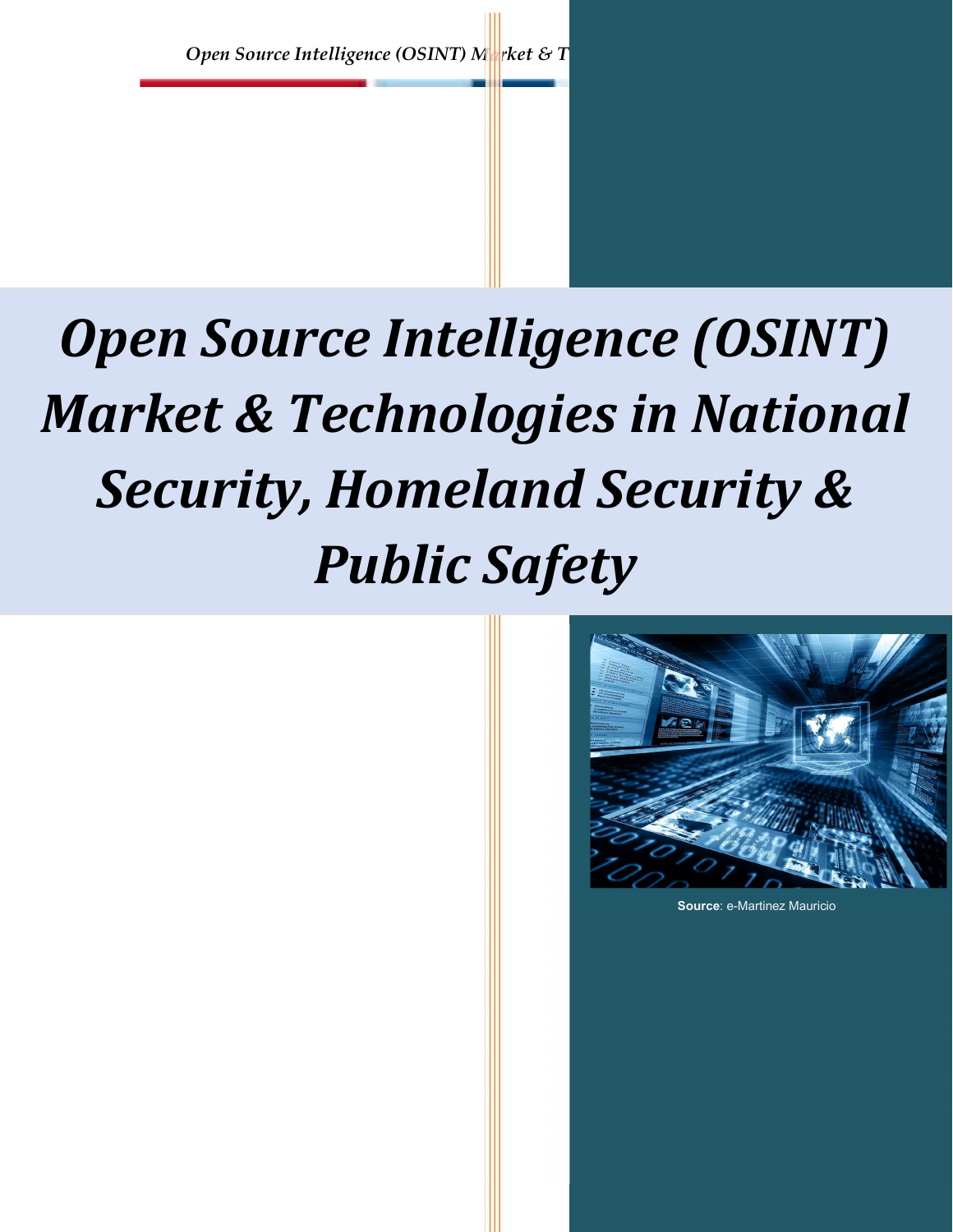## Global Open Source Intelligence (OSINT) Market & Technologies in National Security, Homeland Security & Public Safety

### 2020-2026

**Homeland Security Research Corp. (HSRC)** is an international market and technology research firm specializing in the Homeland Security (counter-terror) & Public Safety (PS) Industry. HSRC provides premium market reports on present and emerging technologies and industry expertise, enabling global clients to gain time-critical insight into business opportunities. HSRC's clients include U.S. Congress, DHS, U.S. Army, U.S. Navy, NATO, DOD, DOT, GAO, and EU, among others; as well as counter-terror & PS government agencies in Japan, Korea, Taiwan, Israel, Canada, UK, Germany, Australia, Sweden, Finland, Singapore. With over 750 private sector clients (72% repeat customers), including major defense and security contractors, and Fortune 500 companies, HSRC earned the reputation as the industry's Gold Standard for counter-terror & PS market reports. Washington D.C. 20004, 601 Pennsylvania Ave., NW Suite 900,

Tel: 202-455-0966, info@hsrc.biz, www.homelandsecurityresearch.com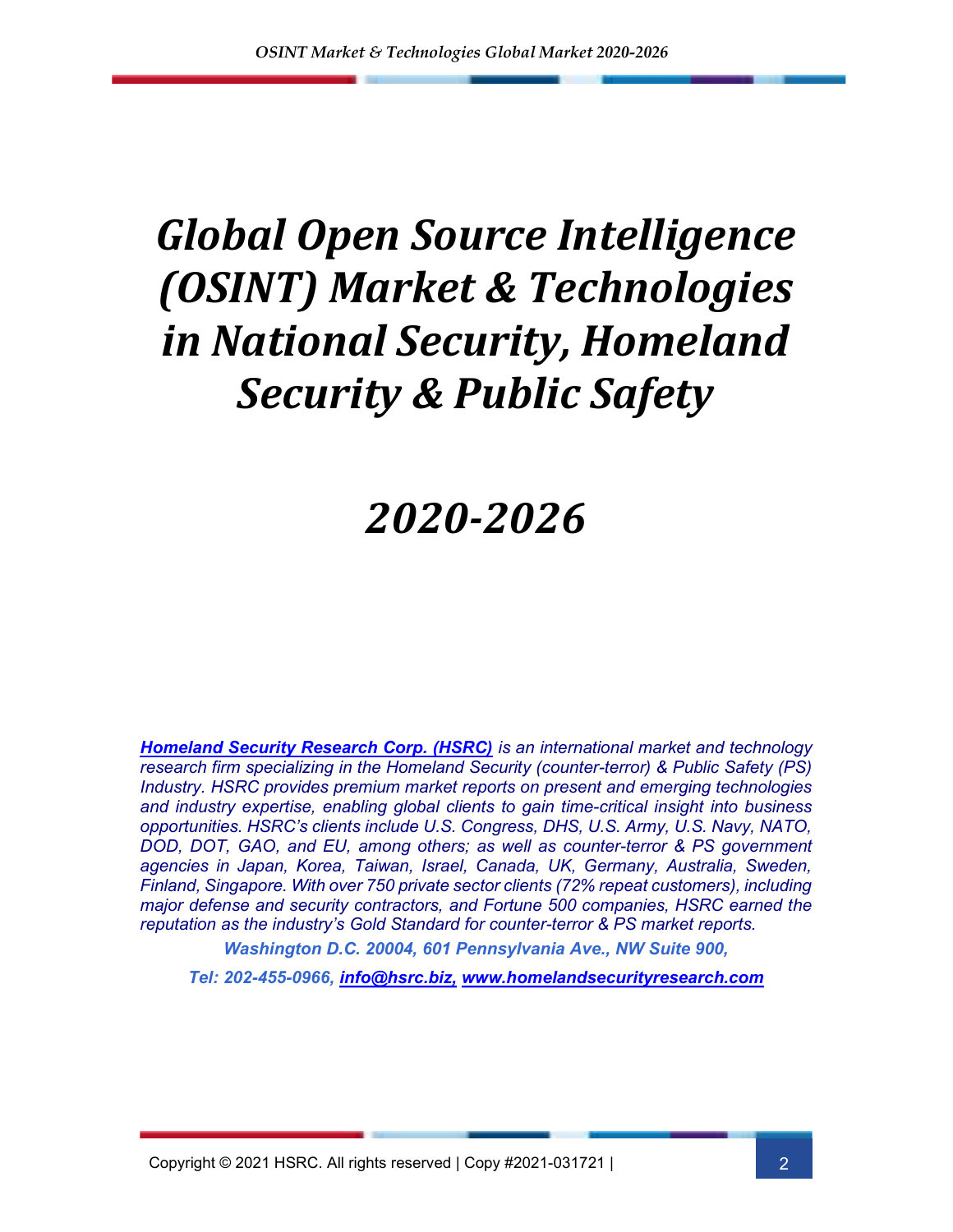#### Table of Contents

|                | 1.1   |         |                                                           |  |
|----------------|-------|---------|-----------------------------------------------------------|--|
|                | 1.1.1 |         |                                                           |  |
|                | 1.1.2 |         |                                                           |  |
|                | 1.1.3 |         |                                                           |  |
|                | 1.2   |         |                                                           |  |
|                | 1.2.1 |         | Market Size – Assessment and Forecast – 2020-2026  35     |  |
|                | 1.2.2 |         |                                                           |  |
|                | 1.2.3 |         |                                                           |  |
|                | 1.2.4 |         |                                                           |  |
| $\overline{2}$ |       |         | Open Source Intelligence (OSINT) Market Background &      |  |
|                | 2.1   |         | Open Source Intelligence (OSINT): Definition 40           |  |
|                | 2.2   |         |                                                           |  |
|                | 2.3   |         |                                                           |  |
|                | 2.4   |         |                                                           |  |
|                | 2.4.1 |         |                                                           |  |
|                | 2.4.2 |         | End-to-End solutions (Enterprise Solutions) 43            |  |
|                | 2.4.3 |         | OSINT Solutions Deployment Strategies 44                  |  |
|                | 2.5   |         | Homeland Security, National Security, Law Enforcement and |  |
|                | 2.6   |         |                                                           |  |
| $\mathbf{3}$   |       |         |                                                           |  |
|                | 3.1   |         |                                                           |  |
|                | 3.2   |         |                                                           |  |
|                | 3.2.1 |         | North America Homeland Security & Public Safety           |  |
|                |       | 3.2.1.1 |                                                           |  |
|                |       | 3.2.1.2 |                                                           |  |
|                |       | 3.2.1.3 |                                                           |  |
|                | 3.2.2 |         | Europe Homeland Security & Public Safety Market           |  |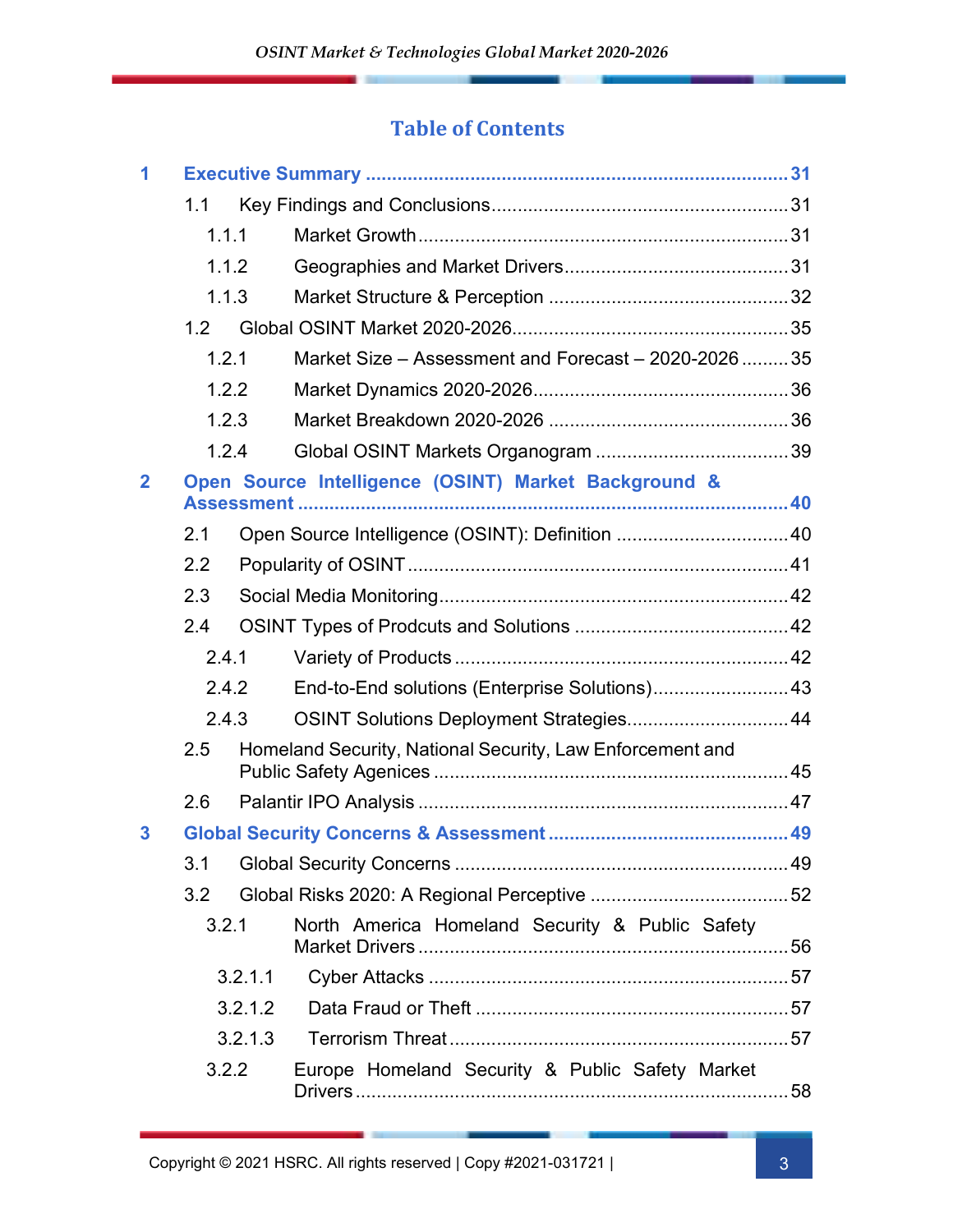|   | 3.2.2.1 |                                                     |  |
|---|---------|-----------------------------------------------------|--|
|   | 3.2.2.2 |                                                     |  |
|   | 3.2.2.3 |                                                     |  |
|   | 3.2.2.4 |                                                     |  |
|   | 3.2.3   | APAC Homeland Security & Public Safety Market       |  |
|   | 3.2.3.1 |                                                     |  |
|   | 3.2.3.2 |                                                     |  |
|   | 3.2.3.3 |                                                     |  |
|   | 3.2.3.4 |                                                     |  |
|   | 3.2.3.5 |                                                     |  |
|   | 3.2.3.6 |                                                     |  |
|   | 3.2.4   | Middle East and Africa Homeland Security & Public   |  |
|   | 3.2.4.1 |                                                     |  |
|   | 3.2.4.2 |                                                     |  |
|   | 3.2.4.3 |                                                     |  |
|   | 3.2.4.4 |                                                     |  |
|   | 3.2.4.5 |                                                     |  |
|   | 3.2.5   | Latin America and the Caribbean Homeland Security & |  |
|   | 3.2.5.1 |                                                     |  |
|   | 3.2.5.2 |                                                     |  |
|   | 3.2.5.3 |                                                     |  |
|   | 3.2.5.4 |                                                     |  |
| 4 |         |                                                     |  |
|   | 4.1     |                                                     |  |
|   | 4.2     |                                                     |  |
|   | 4.3     |                                                     |  |
|   | 4.4     |                                                     |  |
|   | 4.5     |                                                     |  |
|   | 4.6     |                                                     |  |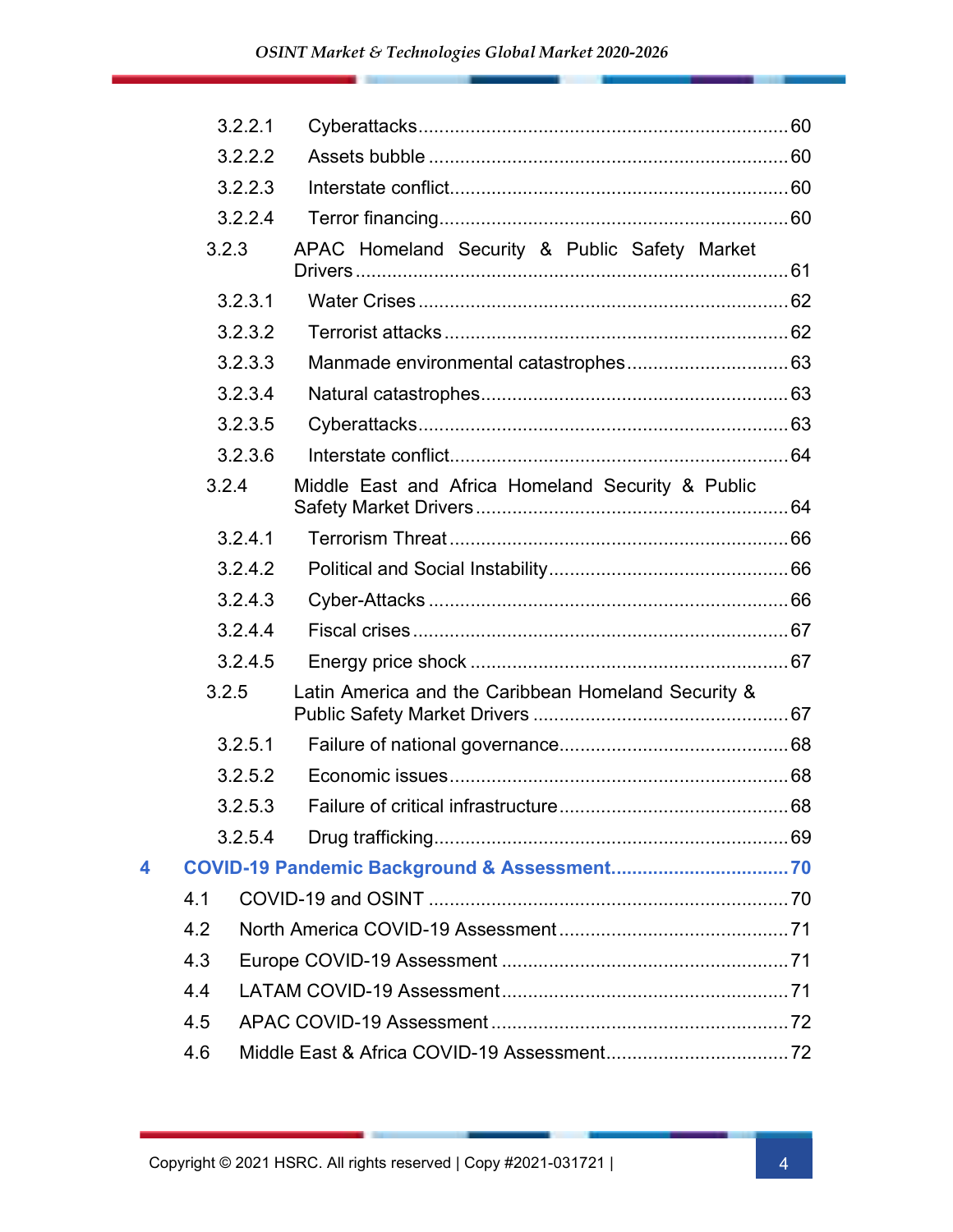|   | 4.7   |       | Homeland Security, Public Safety, National Security and                                          |  |
|---|-------|-------|--------------------------------------------------------------------------------------------------|--|
|   | 4.8   |       |                                                                                                  |  |
|   | 4.9   |       | Main Personal Data Sources for Homeland Security, Public                                         |  |
|   | 4.10  |       | OSINT in Homeland Security, Public Safety, National                                              |  |
|   | 4.11  |       | Global OSINT in Homeland Security and Public Safety                                              |  |
| 5 |       |       |                                                                                                  |  |
|   | 5.1   |       |                                                                                                  |  |
|   | 5.2   |       |                                                                                                  |  |
| 6 |       |       |                                                                                                  |  |
|   | 6.1   |       |                                                                                                  |  |
|   | 6.2   |       |                                                                                                  |  |
|   | 6.3   |       |                                                                                                  |  |
|   | 6.4   |       |                                                                                                  |  |
| 7 |       |       | OSINT Technology Related Enablers & Inhibitors 85                                                |  |
|   | 7.1   |       |                                                                                                  |  |
|   | 7.1.1 |       | Main Personal Data Sources for Homeland Security &<br>Public Safety OSINT & Big Data Projects 86 |  |
|   | 7.2   |       |                                                                                                  |  |
|   | 7.2.1 |       |                                                                                                  |  |
|   |       | 7.2.2 | The General Data Protection Regulation (GDPR) 87                                                 |  |
|   | 7.3   |       |                                                                                                  |  |
|   | 7.4   |       |                                                                                                  |  |
|   | 7.5   |       |                                                                                                  |  |
|   | 7.5.1 |       |                                                                                                  |  |
|   | 7.5.2 |       | Cloud Computing Technologies Adoption by Homeland                                                |  |
|   | 7.6   |       | The U.S. Federal Acquisition Streamlining Act of 1994 97                                         |  |
| 8 |       |       | Global OSINT Market by Technology Market - 2020-2026  98                                         |  |
|   | 8.1   |       |                                                                                                  |  |
|   | 8.2   |       |                                                                                                  |  |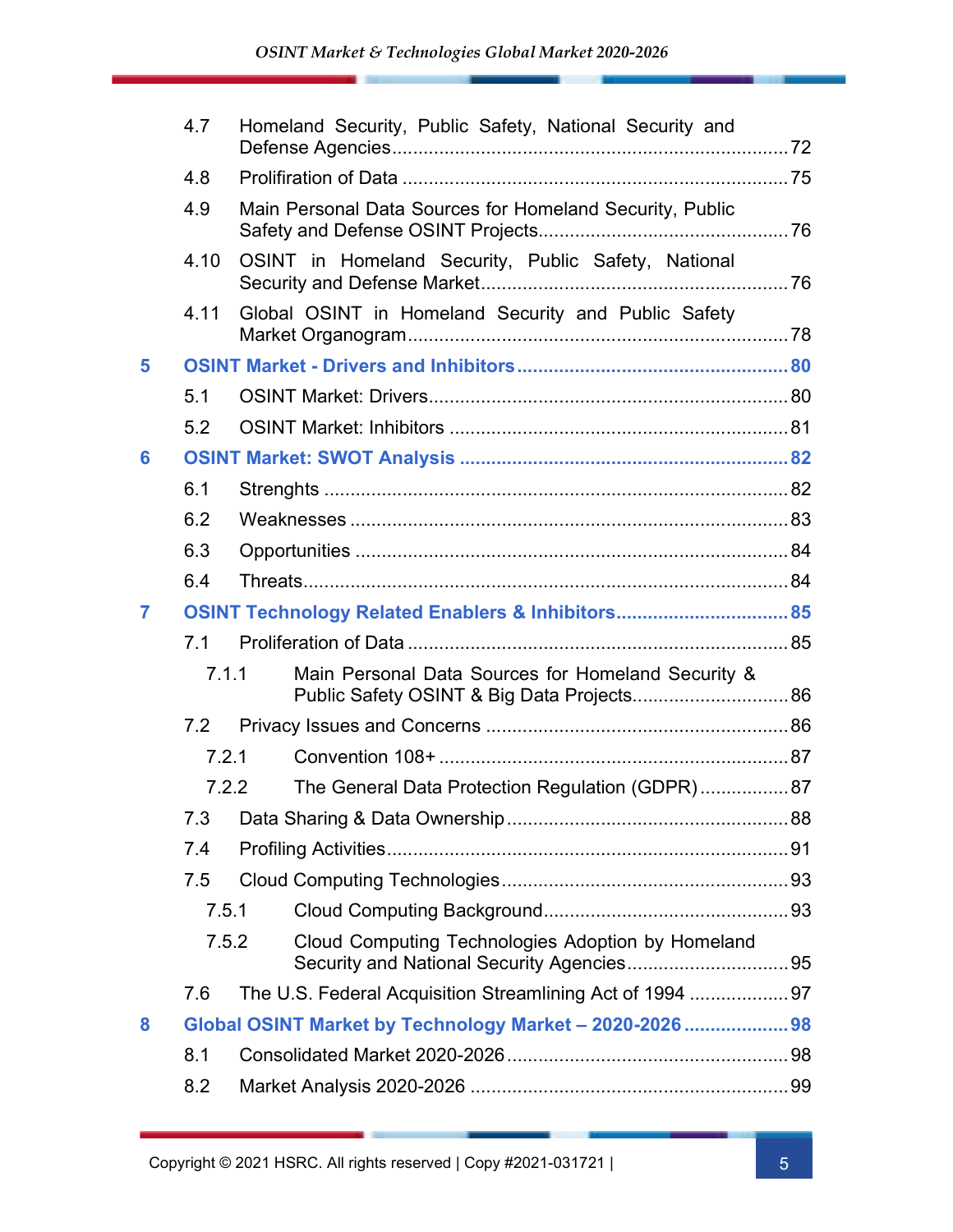|   | 8.3    |         |                                                        |     |
|---|--------|---------|--------------------------------------------------------|-----|
|   | 8.4    |         |                                                        |     |
| 9 |        |         |                                                        |     |
|   | 9.1    |         |                                                        |     |
|   | 9.2    |         |                                                        |     |
|   | 9.3    |         |                                                        |     |
|   | 9.3.1  |         |                                                        |     |
|   | 9.4    |         |                                                        |     |
|   | 9.4.1  |         |                                                        |     |
|   | 9.4.2  |         |                                                        |     |
|   | 9.4.3  |         |                                                        |     |
|   |        | 9.4.3.1 |                                                        |     |
|   |        | 9.4.3.2 |                                                        |     |
|   |        | 9.4.3.3 |                                                        |     |
|   |        | 9.4.3.4 |                                                        |     |
|   | 9.5    |         | Data Exploration Vs. Machine Learning Model 109        |     |
|   | 9.6    |         |                                                        |     |
|   | 9.7    |         |                                                        |     |
|   | 9.7.1  |         | Market Size - Assessment and Forecast - 2020-2026  111 |     |
|   | 9.7.2  |         |                                                        |     |
|   | 9.8    |         |                                                        |     |
|   | 9.8.1  |         | Market Size – Assessment and Forecast – 2020-2026  114 |     |
|   |        |         |                                                        | 116 |
|   | 9.9    |         |                                                        |     |
|   | 9.9.1  |         | Market Size – Assessment and Forecast – 2020-2026  118 |     |
|   | 9.9.2  |         |                                                        |     |
|   | 9.10   |         |                                                        |     |
|   | 9.10.1 |         | Market Size – Assessment and Forecast – 2020-2026  121 |     |
|   | 9.10.2 |         |                                                        |     |
|   |        |         |                                                        |     |
|   | 9.11.1 |         | Market Size – Assessment and Forecast – 2020-2026  123 |     |
|   | 9.11.2 |         |                                                        |     |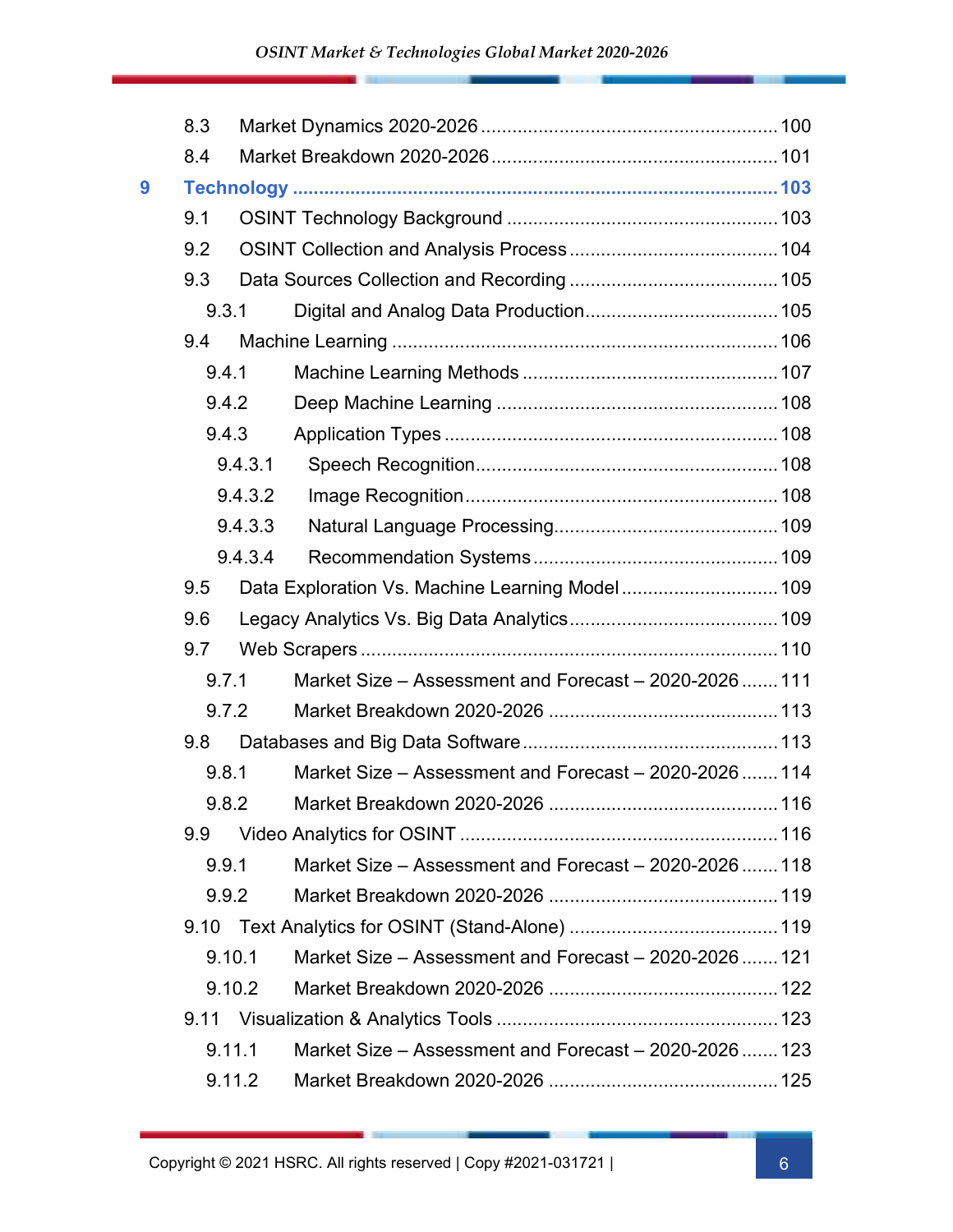|    |      | 9.12.1 | Market Size - Assessment and Forecast - 2020-2026  126    |  |
|----|------|--------|-----------------------------------------------------------|--|
|    |      | 9.12.2 |                                                           |  |
|    | 9.13 |        |                                                           |  |
|    |      | 9.13.1 | Market Size - Assessment and Forecast - 2020-2026  130    |  |
|    |      | 9.13.2 |                                                           |  |
|    |      |        |                                                           |  |
|    |      | 9.14.1 | The Problem with OSINT Outsourcing  132                   |  |
|    |      | 9.14.2 | Market Size – Assessment and Forecast – 2020-2026  132    |  |
|    |      | 9.14.3 |                                                           |  |
|    |      |        |                                                           |  |
|    |      | 9.15.1 |                                                           |  |
|    |      | 9.15.2 |                                                           |  |
|    |      | 9.15.3 | Social Media Monitoring is Widely Used 137                |  |
|    |      | 9.15.4 | Market Size – Assessment and Forecast – 2020-2026  142    |  |
|    |      | 9.15.5 |                                                           |  |
|    | 9.16 |        |                                                           |  |
|    |      | 9.16.1 | Reaching as Many Sources as Possible  144                 |  |
|    |      | 9.16.2 |                                                           |  |
|    |      | 9.16.3 |                                                           |  |
|    |      | 9.16.4 | Market Size – Assessment and Forecast – 2020-2026  146    |  |
|    |      | 9.16.5 |                                                           |  |
|    |      | 9.16.6 | Market Size - Assessment and Forecast - 2020-2026  149    |  |
|    |      | 9.16.7 |                                                           |  |
| 10 |      |        | Global OSINT Markets by Vertical Market - 2020-2026  151  |  |
|    | 10.1 |        |                                                           |  |
|    | 10.2 |        |                                                           |  |
|    | 10.3 |        |                                                           |  |
|    | 10.4 |        |                                                           |  |
| 11 |      |        |                                                           |  |
|    | 11.1 |        | Vertical Markets Data Sources and Type of Use Diagram 158 |  |
|    | 11.2 |        |                                                           |  |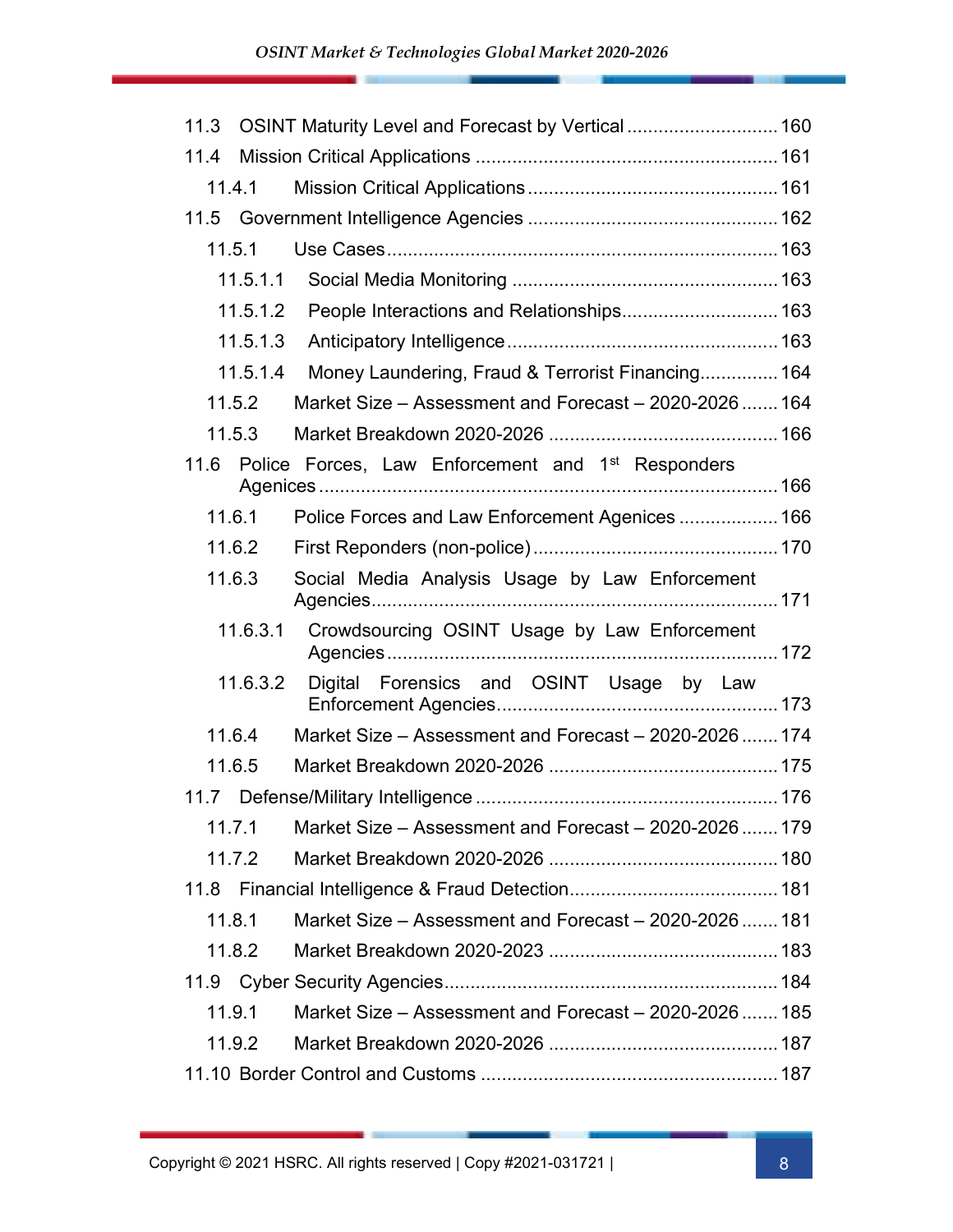|                 | 11.10.1 | Market Size - Assessment and Forecast - 2020-2026  190 |  |
|-----------------|---------|--------------------------------------------------------|--|
|                 | 11.10.2 |                                                        |  |
|                 |         |                                                        |  |
|                 | 11.11.1 | Market Size - Assessment and Forecast - 2020-2026  192 |  |
|                 | 11.11.2 |                                                        |  |
|                 |         |                                                        |  |
|                 | 11.12.1 | Market Size – Assessment and Forecast – 2020-2026  195 |  |
|                 | 11.12.2 |                                                        |  |
|                 |         |                                                        |  |
|                 | 11.13.1 | Market Size – Assessment and Forecast – 2020-2026  197 |  |
|                 |         |                                                        |  |
| 12 <sub>2</sub> |         |                                                        |  |
|                 | 12.1    |                                                        |  |
|                 | 12.2    |                                                        |  |
|                 | 12.3    |                                                        |  |
|                 |         |                                                        |  |
|                 | 12.4    |                                                        |  |
| 13              |         |                                                        |  |
|                 |         |                                                        |  |
|                 | 13.1.1  | Market Size - Assessment and Forecast - 2020-2026204   |  |
|                 | 13.1.2  |                                                        |  |
|                 |         |                                                        |  |
|                 | 13.2.1  | Market Size – Assessment and Forecast – 2020-2026207   |  |
|                 |         |                                                        |  |
|                 |         |                                                        |  |
|                 | 13.3.1  | Market Size – Assessment and Forecast – 2020-2026  210 |  |
|                 | 13.3.2  |                                                        |  |
|                 |         | 13.4 OSINT for Cyber Security - Threat Intelligence213 |  |
|                 | 13.4.1  | Market Size – Assessment and Forecast – 2020-2026  215 |  |
|                 | 13.4.2  |                                                        |  |
|                 |         |                                                        |  |
|                 | 13.5.1  | Market Size - Assessment and Forecast - 2020-2026217   |  |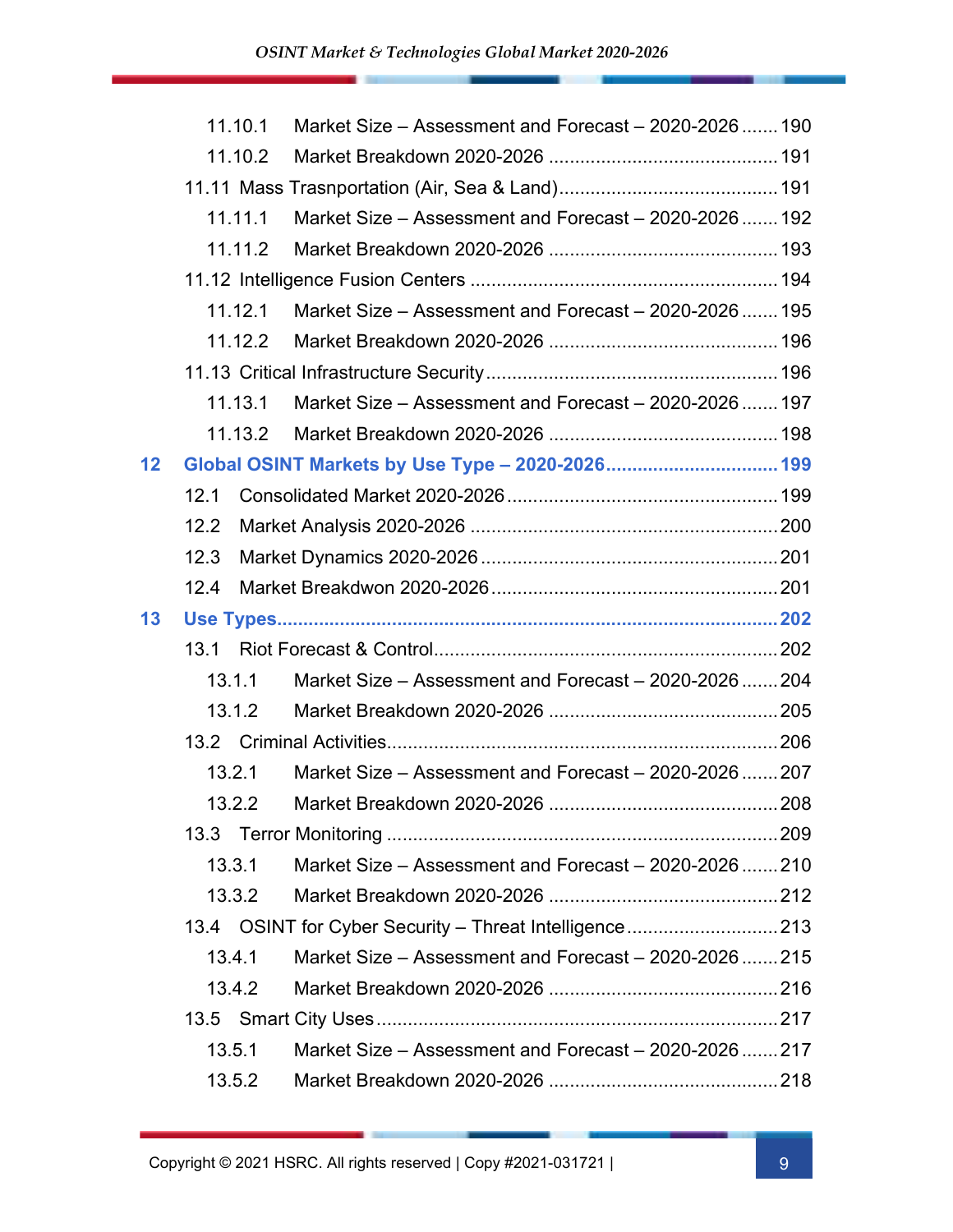| 13.6 |                                                                                                                                                                                                                          |                                                                                                                                                                                                                                                                                                                                                                                                                          |
|------|--------------------------------------------------------------------------------------------------------------------------------------------------------------------------------------------------------------------------|--------------------------------------------------------------------------------------------------------------------------------------------------------------------------------------------------------------------------------------------------------------------------------------------------------------------------------------------------------------------------------------------------------------------------|
|      |                                                                                                                                                                                                                          |                                                                                                                                                                                                                                                                                                                                                                                                                          |
|      |                                                                                                                                                                                                                          |                                                                                                                                                                                                                                                                                                                                                                                                                          |
|      |                                                                                                                                                                                                                          |                                                                                                                                                                                                                                                                                                                                                                                                                          |
|      |                                                                                                                                                                                                                          |                                                                                                                                                                                                                                                                                                                                                                                                                          |
|      |                                                                                                                                                                                                                          |                                                                                                                                                                                                                                                                                                                                                                                                                          |
|      |                                                                                                                                                                                                                          |                                                                                                                                                                                                                                                                                                                                                                                                                          |
|      |                                                                                                                                                                                                                          |                                                                                                                                                                                                                                                                                                                                                                                                                          |
|      |                                                                                                                                                                                                                          |                                                                                                                                                                                                                                                                                                                                                                                                                          |
|      |                                                                                                                                                                                                                          |                                                                                                                                                                                                                                                                                                                                                                                                                          |
|      |                                                                                                                                                                                                                          |                                                                                                                                                                                                                                                                                                                                                                                                                          |
|      |                                                                                                                                                                                                                          |                                                                                                                                                                                                                                                                                                                                                                                                                          |
|      |                                                                                                                                                                                                                          |                                                                                                                                                                                                                                                                                                                                                                                                                          |
|      |                                                                                                                                                                                                                          |                                                                                                                                                                                                                                                                                                                                                                                                                          |
|      |                                                                                                                                                                                                                          |                                                                                                                                                                                                                                                                                                                                                                                                                          |
|      |                                                                                                                                                                                                                          |                                                                                                                                                                                                                                                                                                                                                                                                                          |
|      |                                                                                                                                                                                                                          |                                                                                                                                                                                                                                                                                                                                                                                                                          |
|      |                                                                                                                                                                                                                          |                                                                                                                                                                                                                                                                                                                                                                                                                          |
|      |                                                                                                                                                                                                                          |                                                                                                                                                                                                                                                                                                                                                                                                                          |
| 15.1 |                                                                                                                                                                                                                          |                                                                                                                                                                                                                                                                                                                                                                                                                          |
|      |                                                                                                                                                                                                                          |                                                                                                                                                                                                                                                                                                                                                                                                                          |
|      |                                                                                                                                                                                                                          |                                                                                                                                                                                                                                                                                                                                                                                                                          |
|      |                                                                                                                                                                                                                          |                                                                                                                                                                                                                                                                                                                                                                                                                          |
|      |                                                                                                                                                                                                                          |                                                                                                                                                                                                                                                                                                                                                                                                                          |
|      |                                                                                                                                                                                                                          |                                                                                                                                                                                                                                                                                                                                                                                                                          |
|      |                                                                                                                                                                                                                          |                                                                                                                                                                                                                                                                                                                                                                                                                          |
|      |                                                                                                                                                                                                                          |                                                                                                                                                                                                                                                                                                                                                                                                                          |
|      |                                                                                                                                                                                                                          |                                                                                                                                                                                                                                                                                                                                                                                                                          |
|      |                                                                                                                                                                                                                          |                                                                                                                                                                                                                                                                                                                                                                                                                          |
|      |                                                                                                                                                                                                                          |                                                                                                                                                                                                                                                                                                                                                                                                                          |
|      |                                                                                                                                                                                                                          |                                                                                                                                                                                                                                                                                                                                                                                                                          |
|      |                                                                                                                                                                                                                          |                                                                                                                                                                                                                                                                                                                                                                                                                          |
|      | 13.6.1<br>13.6.2<br>13.7.1<br>13.7.2<br>13.8.1<br>13.8.2<br>13.9.1<br>13.9.2<br>14.1.1<br>14.1.2<br>14.1.3<br>14.1.4<br>15.1.1<br>15.1.2<br>15.1.3<br>15.1.4<br>15.2.1<br>15.2.2<br>15.2.3<br>15.2.4<br>15.2.5<br>15.2.6 | Market Size - Assessment and Forecast - 2020-2026  221<br>Market Size - Assessment and Forecast - 2020-2026  223<br>Market Size - Assessment and Forecast - 2020-2026  226<br>13.9 Financial Investigations - Financial Intelligence (FININT) 229<br>Market Size - Assessment and Forecast - 2020-2026  229<br>U.S. National Security Risk Assessment 2021 243<br>Market Size - Assessment and Forecast - 2020-2026  249 |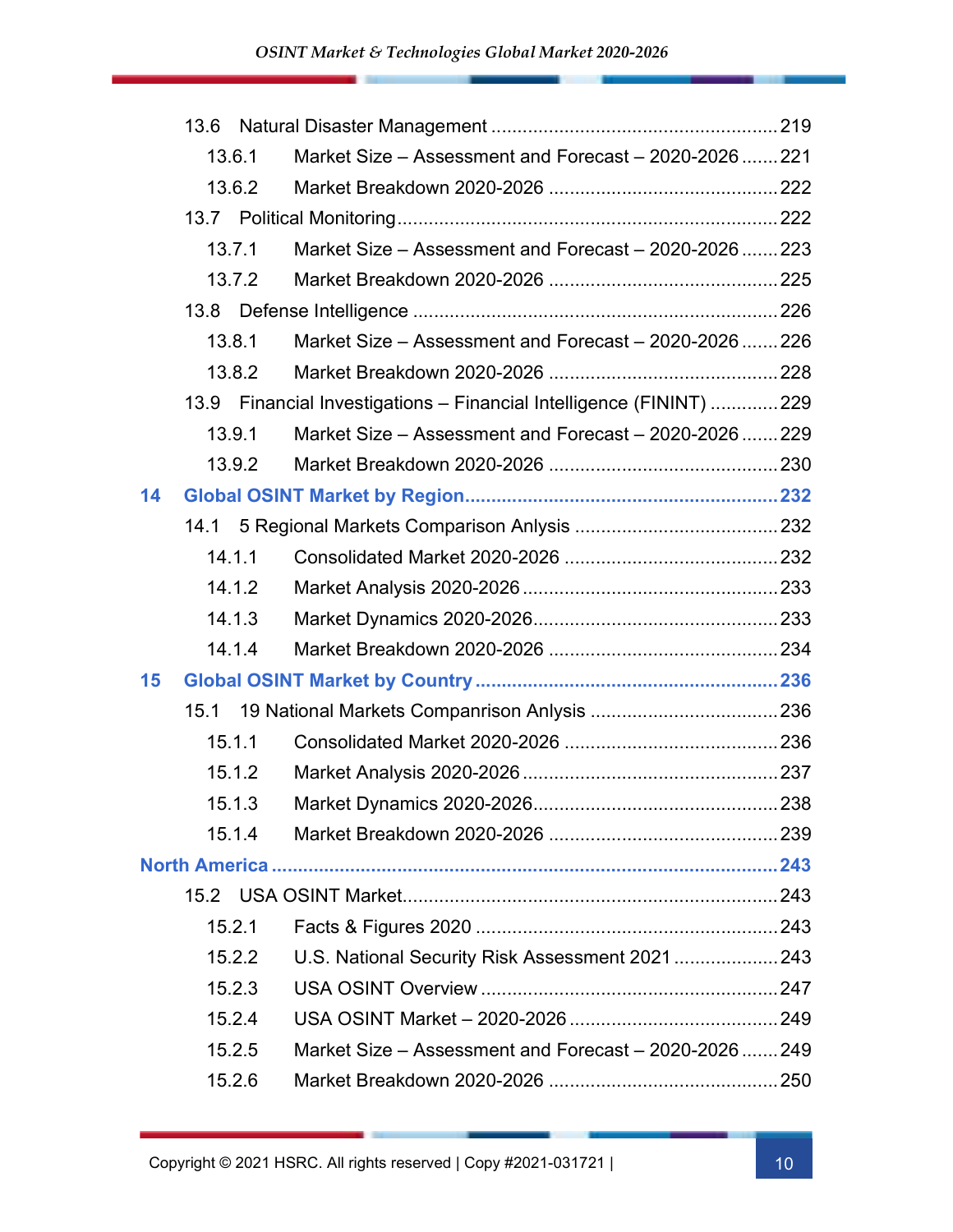|      | 15.3.1 |                                                        |     |
|------|--------|--------------------------------------------------------|-----|
|      | 15.3.2 | Canada National Security Risk Assessment 2021  250     |     |
|      | 15.3.3 |                                                        |     |
|      | 15.3.4 |                                                        |     |
|      | 15.3.5 | Market Size - Assessment and Forecast - 2020-2026  252 |     |
|      | 15.3.6 |                                                        |     |
|      |        |                                                        |     |
|      |        |                                                        |     |
|      | 15.4.1 |                                                        |     |
|      | 15.4.2 | UK National Security Risk Assessment 2021 254          |     |
|      | 15.4.3 |                                                        |     |
|      | 15.4.4 |                                                        |     |
|      | 15.4.5 | Market Size – Assessment and Forecast – 2020-2026  257 |     |
|      | 15.4.6 |                                                        |     |
|      |        |                                                        |     |
|      | 15.5.1 |                                                        |     |
|      | 15.5.2 | Germany National Security Risk Assessment 2021  259    |     |
|      | 15.5.3 |                                                        |     |
|      | 15.5.4 |                                                        |     |
|      | 15.5.5 | Market Size – Assessment and Forecast – 2020-2026  262 |     |
|      | 15.5.6 |                                                        |     |
|      |        |                                                        | 264 |
|      | 15.6.1 |                                                        |     |
|      | 15.6.2 | France National Security Risk Assessment 2021264       |     |
|      | 15.6.3 |                                                        |     |
|      | 15.6.4 |                                                        |     |
|      | 15.6.5 | Market Size – Assessment and Forecast – 2020-2026  266 |     |
|      | 15.6.6 |                                                        |     |
| 15.7 |        |                                                        |     |
|      | 15.7.1 |                                                        |     |
|      | 15.7.2 | Italy National Security Risk Assessment 2021 268       |     |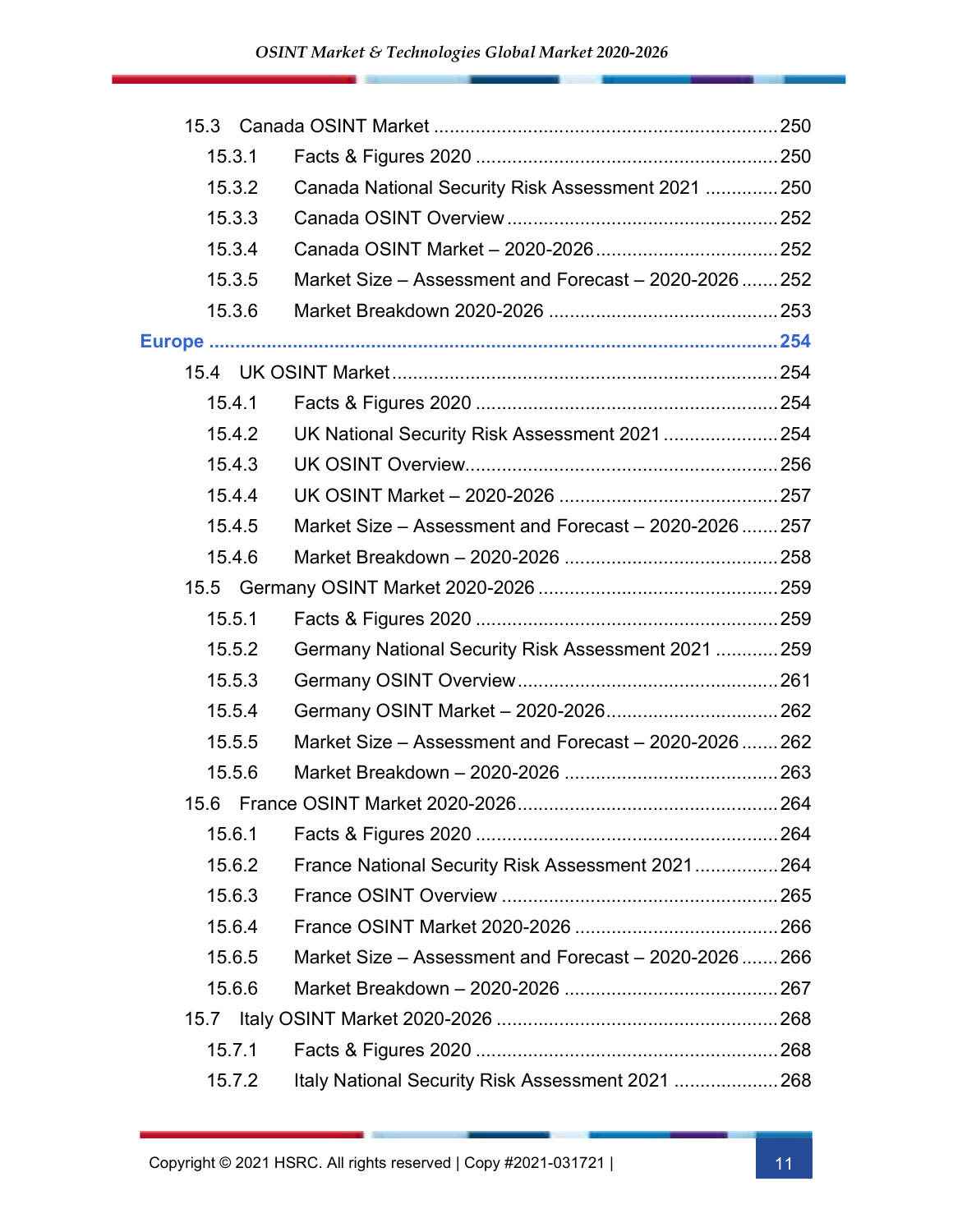|        | 15.7.3    |                                                        |      |
|--------|-----------|--------------------------------------------------------|------|
| 15.7.4 |           |                                                        |      |
|        | 15.7.5    | Market Size - Assessment and Forecast - 2020-2026  269 |      |
|        | 15.7.6    |                                                        |      |
|        |           |                                                        |      |
| 15.8.1 |           |                                                        |      |
|        | 15.8.2    | Spain National Security Risk Assessment 2021 272       |      |
|        | 15.8.3    |                                                        |      |
| 15.8.4 |           |                                                        |      |
|        | 15.8.5    | Market Size – Assessment and Forecast – 2020-2026273   |      |
|        | 15.8.6    |                                                        |      |
|        |           |                                                        |      |
|        |           |                                                        |      |
| 15.9.1 |           |                                                        |      |
|        | 15.9.2    | Australia National Security Risk Assessment 2021  275  |      |
|        | 15.9.3    |                                                        |      |
|        | 15.9.4    |                                                        |      |
|        | 15.9.5    | Market Size – Assessment and Forecast – 2020-2026278   |      |
|        | 15.9.6    |                                                        |      |
|        |           |                                                        |      |
|        | 15.10.1   |                                                        |      |
|        | 15.10.2   | India National Security Risk Assessment 2021  280      |      |
|        | 15, 10, 3 | India OSINT Overview                                   | .281 |
|        | 15.10.4   |                                                        |      |
|        | 15.10.5   | Market Size – Assessment and Forecast – 2020-2026  282 |      |
|        | 15.10.6   |                                                        |      |
|        |           |                                                        |      |
|        | 15.11.1   |                                                        |      |
|        | 15.11.2   | China National Security Risk Assessment 2021284        |      |
|        | 15.11.3   |                                                        |      |
|        |           |                                                        |      |
|        | 15.11.4   |                                                        |      |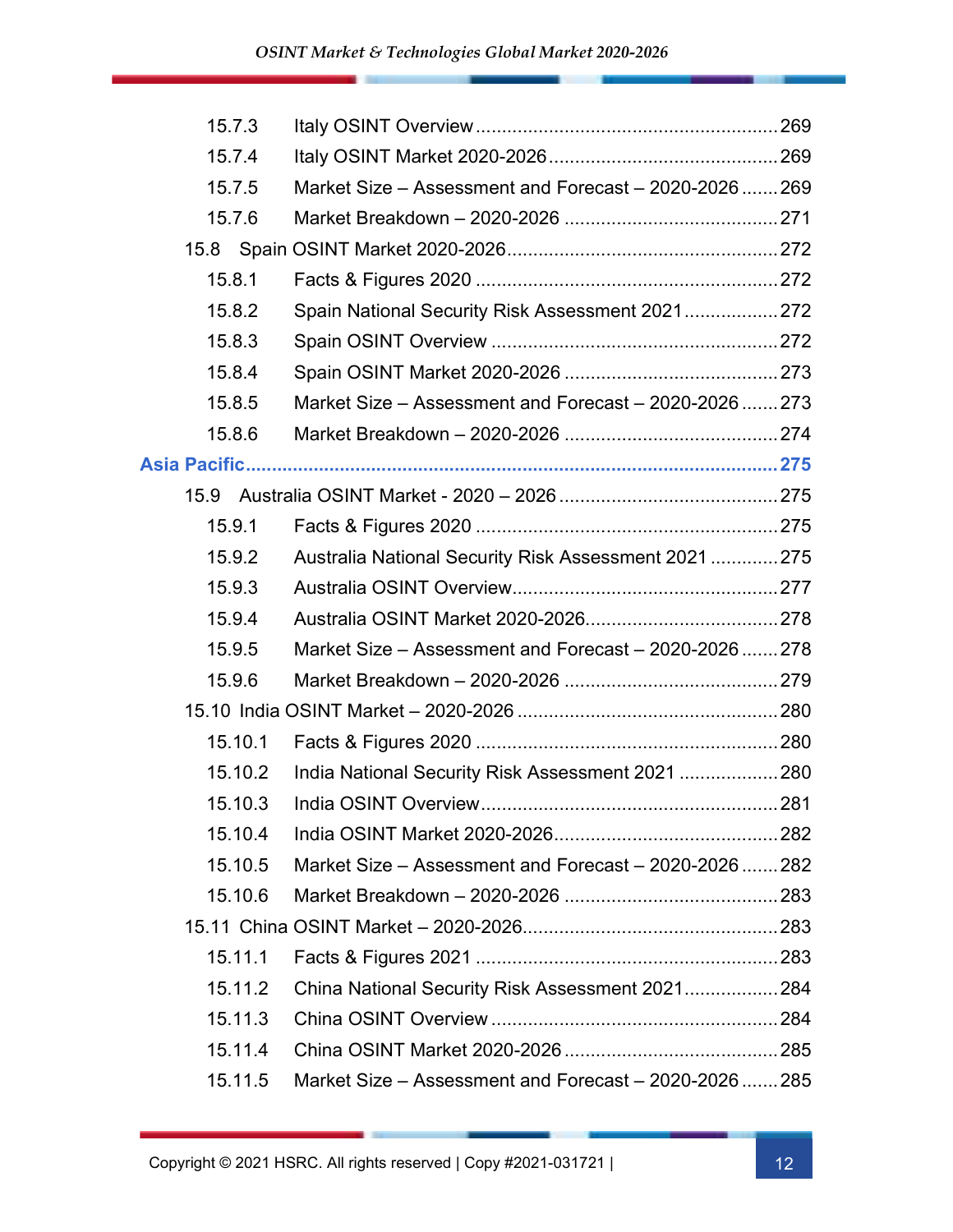| 15.11.6 |                                                        |  |
|---------|--------------------------------------------------------|--|
|         |                                                        |  |
| 15.12.1 |                                                        |  |
| 15.12.2 | South Korea National Security Assessment 2021  287     |  |
| 15.12.3 |                                                        |  |
| 15.12.4 |                                                        |  |
| 15.12.5 | Market Size – Assessment and Forecast – 2020-2026  288 |  |
| 15.12.6 |                                                        |  |
|         |                                                        |  |
| 15.13.1 |                                                        |  |
| 15.13.2 | Japan National Security Risk Assessment 2021  289      |  |
| 15.13.3 |                                                        |  |
| 15.13.4 |                                                        |  |
| 15.13.5 | Market Size – Assessment and Forecast – 2020-2026290   |  |
| 15.13.6 |                                                        |  |
|         |                                                        |  |
|         |                                                        |  |
| 15.14.1 |                                                        |  |
| 15.14.2 | Brazil National Security Assessment 2021292            |  |
| 15.14.3 |                                                        |  |
| 15.14.4 |                                                        |  |
| 15.14.5 | Market Size – Assessment and Forecast – 2020-2026  293 |  |
| 15.14.6 |                                                        |  |
|         |                                                        |  |
| 15.15.1 |                                                        |  |
| 15.15.2 | Mexico National Security Assessment 2021295            |  |
| 15.15.3 |                                                        |  |
| 15.15.4 |                                                        |  |
| 15.15.5 | Market Size – Assessment and Forecast – 2020-2026  296 |  |
| 15.15.6 |                                                        |  |
|         |                                                        |  |
| 15.16.1 |                                                        |  |
|         |                                                        |  |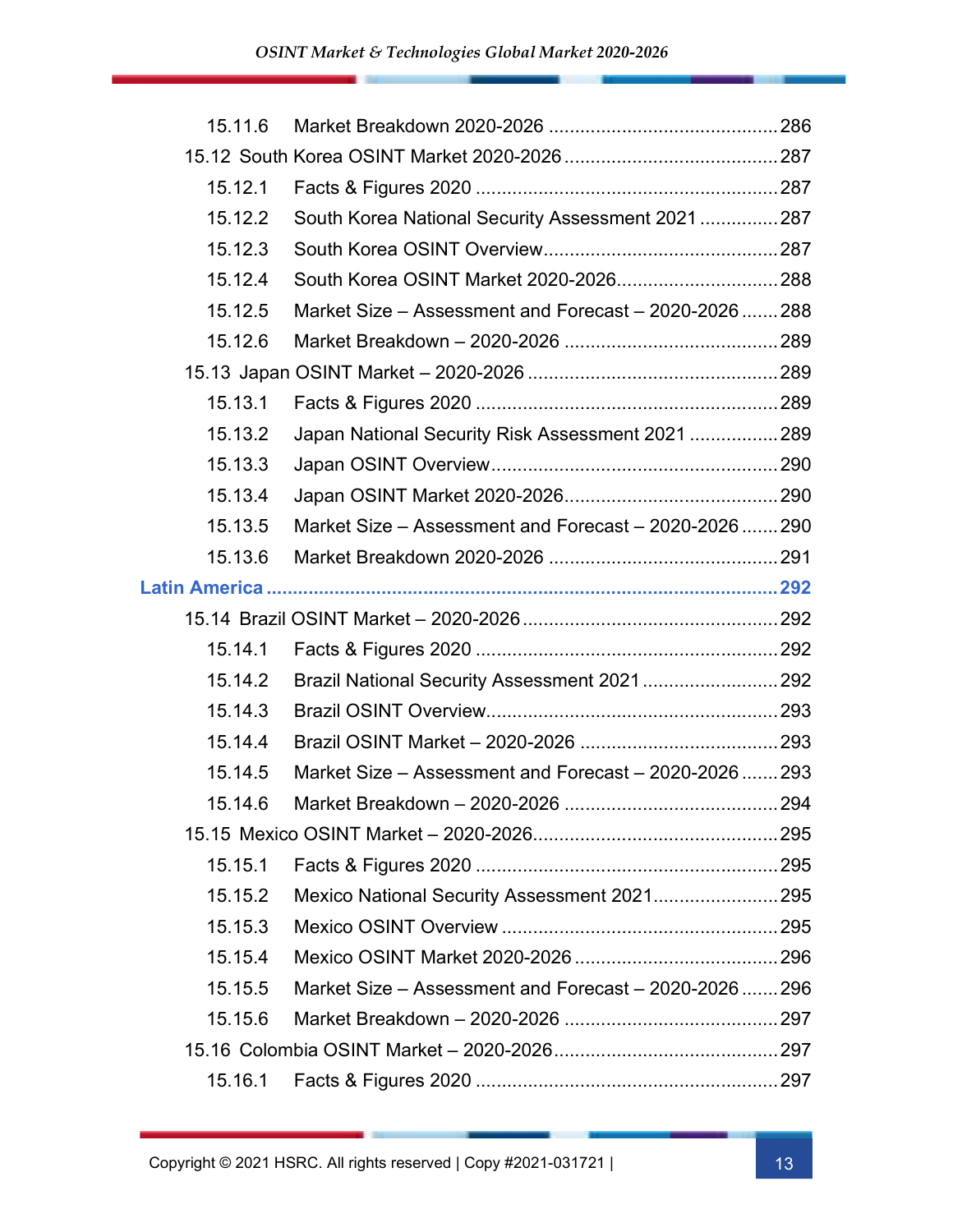| 15.16.2 | Colombia National Security Assessment 2021 297                   |  |
|---------|------------------------------------------------------------------|--|
| 15.16.3 |                                                                  |  |
| 15.16.4 |                                                                  |  |
| 15.16.5 | Market Size – Assessment and Forecast – 2020-2026  298           |  |
| 15.16.6 |                                                                  |  |
|         |                                                                  |  |
|         | 15.17 GCC (Golf Council Corporation) OSINT Market 2016-2022  300 |  |
|         | 15.17.1 GCC National Security Assessment for 2021 300            |  |
|         |                                                                  |  |
|         |                                                                  |  |
|         |                                                                  |  |
|         |                                                                  |  |
|         |                                                                  |  |
|         |                                                                  |  |
|         |                                                                  |  |
| 15.17.3 |                                                                  |  |
| 15.17.4 | Market Size – Assessment and Forecast – 2020-2026  302           |  |
| 15.17.5 |                                                                  |  |
|         |                                                                  |  |
| 15.18.1 |                                                                  |  |
| 15.18.2 | South Africa National Security Assessment 2021  304              |  |
| 15.18.3 |                                                                  |  |
| 15.18.4 |                                                                  |  |
| 15.18.5 | Market Size – Assessment and Forecast – 2020-2026  305           |  |
| 15.18.6 |                                                                  |  |
|         |                                                                  |  |
| 15.19.1 |                                                                  |  |
| 15.19.2 | Nigeria National Security Assessment 2021 307                    |  |
| 15.19.3 |                                                                  |  |
| 15.19.4 |                                                                  |  |
| 15.19.5 | Market Size - Assessment and Forecast - 2020-2026  308           |  |
| 15.19.6 |                                                                  |  |
|         |                                                                  |  |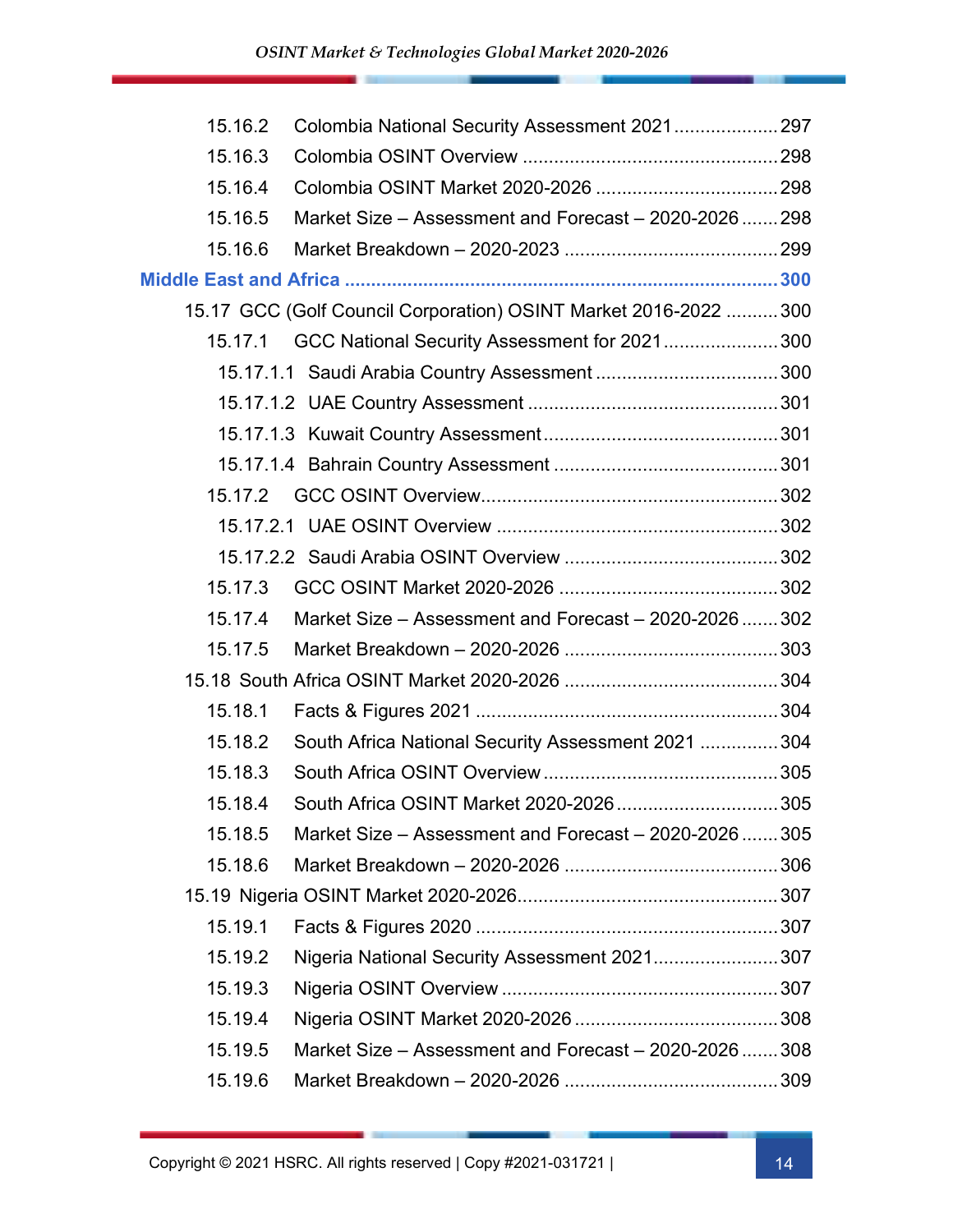|    | 15.20.1  |                                                        |  |
|----|----------|--------------------------------------------------------|--|
|    | 15.20.2  | Kenya National Security Assessment 2021 309            |  |
|    | 15.20.3  |                                                        |  |
|    | 15.20.4  |                                                        |  |
|    | 15.20.5  | Market Size - Assessment and Forecast - 2020-2026  310 |  |
|    | 15.20.6  |                                                        |  |
| 16 |          |                                                        |  |
| 17 |          |                                                        |  |
|    |          |                                                        |  |
|    | 17.1.1   |                                                        |  |
|    |          |                                                        |  |
|    |          |                                                        |  |
|    | 17.1.2   |                                                        |  |
|    |          |                                                        |  |
|    |          |                                                        |  |
|    | 17.1.3   |                                                        |  |
|    |          |                                                        |  |
|    |          |                                                        |  |
|    | 17.1.4   |                                                        |  |
|    |          |                                                        |  |
|    |          |                                                        |  |
|    |          |                                                        |  |
|    | 17.1.5.1 |                                                        |  |
|    | 17.1.5.2 |                                                        |  |
|    | 17.1.6   |                                                        |  |
|    | 17.1.6.1 |                                                        |  |
|    | 17.1.6.2 |                                                        |  |
|    | 17.1.7   |                                                        |  |
|    | 17.1.7.1 |                                                        |  |
|    | 17.1.7.2 |                                                        |  |
|    | 17.1.8   |                                                        |  |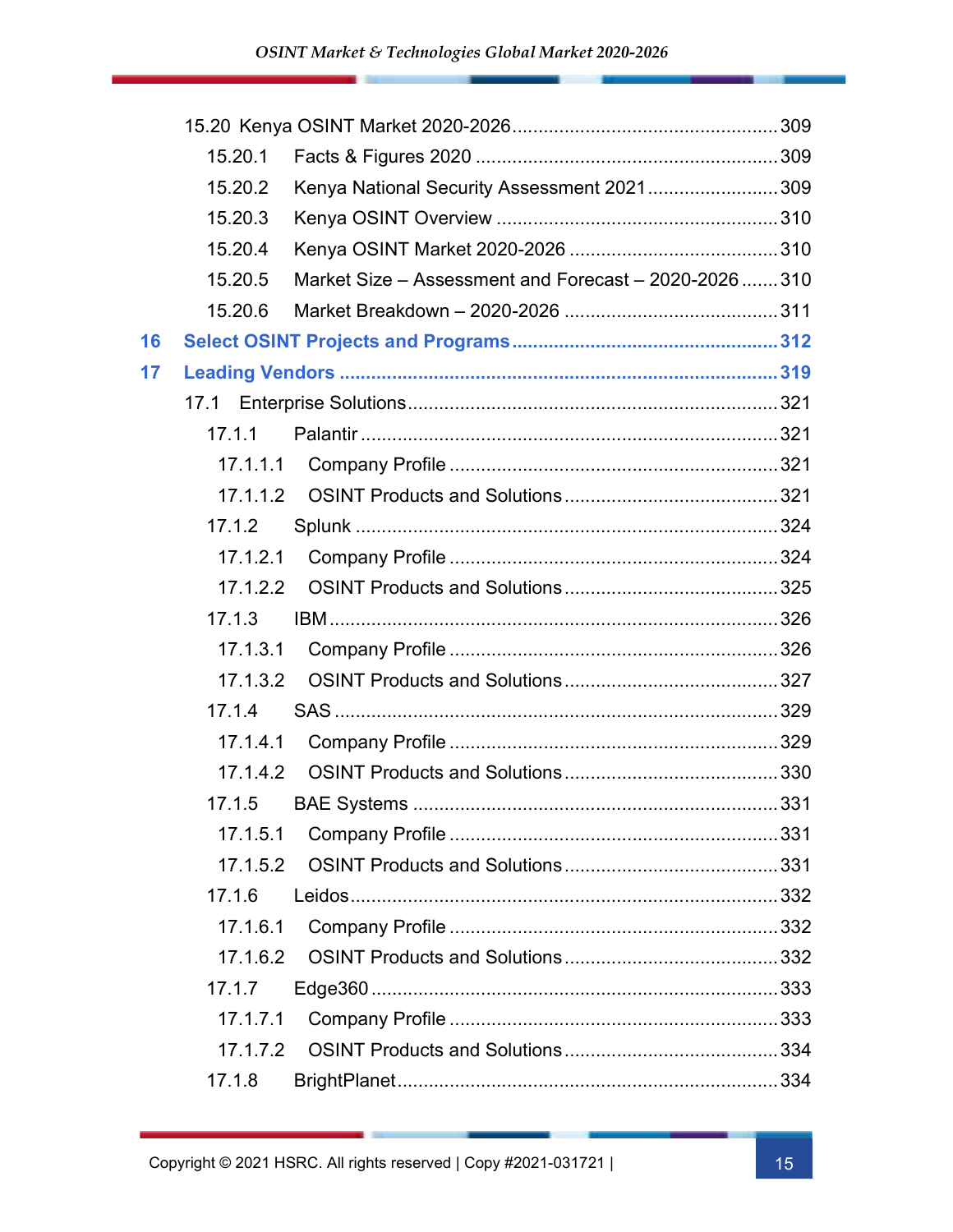| 17.1.8.1 |                                                   |  |
|----------|---------------------------------------------------|--|
| 17.1.8.2 |                                                   |  |
| 17.1.9   | Cyveillance (previosly part of LookingGlass Cyber |  |
| 17.1.9.1 |                                                   |  |
|          |                                                   |  |
| 17.1.10  |                                                   |  |
|          |                                                   |  |
|          |                                                   |  |
| 17.1.11  |                                                   |  |
|          |                                                   |  |
|          |                                                   |  |
|          |                                                   |  |
| 17.2.1   |                                                   |  |
|          |                                                   |  |
|          |                                                   |  |
| 17.2.2   |                                                   |  |
|          |                                                   |  |
| 17.2.3   |                                                   |  |
| 17.2.3.1 |                                                   |  |
| 17.2.4   |                                                   |  |
| 17.2.4.1 |                                                   |  |
| 17.2.5   |                                                   |  |
| 17.2.5.1 |                                                   |  |
|          |                                                   |  |
| 17.2.6   |                                                   |  |
| 17.2.6.1 |                                                   |  |
|          |                                                   |  |
| 17.2.7   |                                                   |  |
| 17.2.7.1 |                                                   |  |
|          |                                                   |  |
| 17.2.8   |                                                   |  |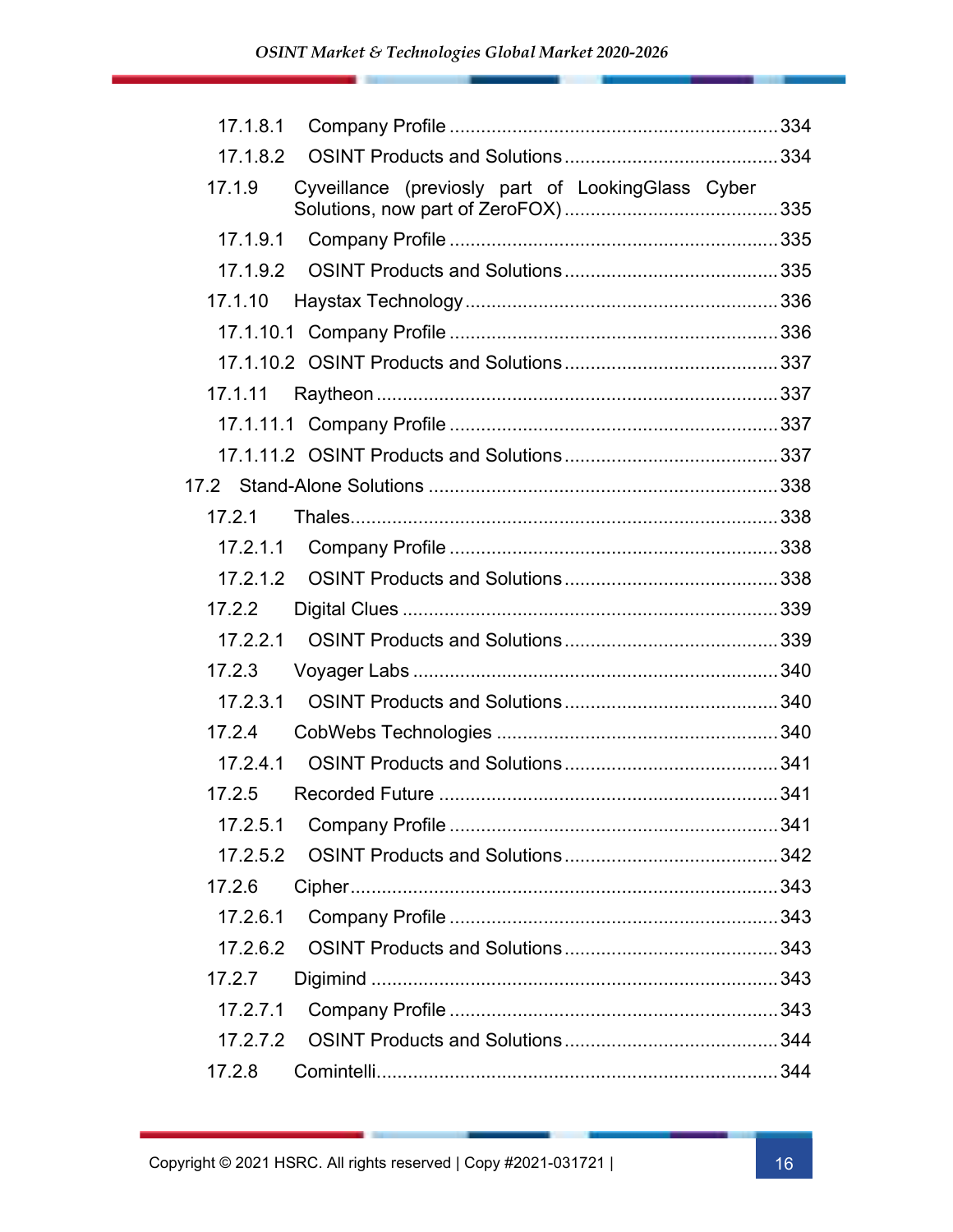| 17.2.8.2 |  |
|----------|--|
| 17.2.9   |  |
|          |  |
|          |  |
| 17.2.10  |  |
|          |  |
|          |  |
| 17.2.11  |  |
|          |  |
|          |  |
|          |  |
|          |  |
|          |  |
|          |  |
|          |  |
|          |  |
|          |  |
|          |  |
|          |  |
|          |  |
|          |  |
|          |  |
| 17.2.16  |  |
|          |  |
|          |  |
| 17.2.17  |  |
|          |  |
|          |  |
| 17.3     |  |
| 17.3.1   |  |
| 17.3.1.1 |  |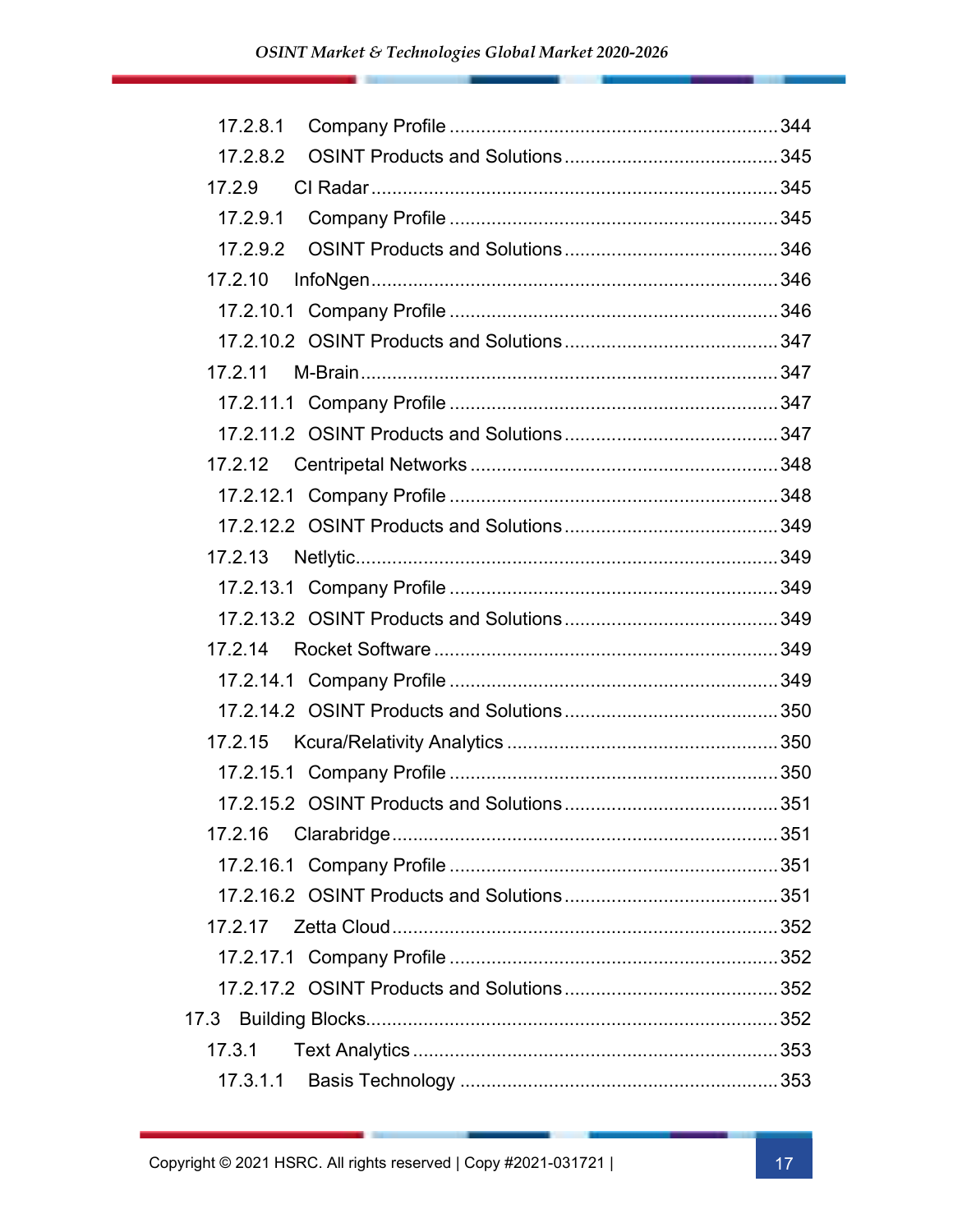| 17.3.1.2 |                                                       |  |
|----------|-------------------------------------------------------|--|
| 17.3.1.3 |                                                       |  |
| 17.3.1.4 |                                                       |  |
| 17.3.1.5 |                                                       |  |
| 17.3.1.6 |                                                       |  |
| 17.3.1.7 |                                                       |  |
| 17.3.2   |                                                       |  |
| 17.3.2.1 |                                                       |  |
| 17.3.2.2 |                                                       |  |
| 17.3.2.3 |                                                       |  |
| 17.3.2.4 |                                                       |  |
| 17.3.2.5 | Other Visualization & Analytics Tools Companies  364  |  |
| 17.3.3   |                                                       |  |
| 17.3.3.1 |                                                       |  |
| 17.3.3.2 |                                                       |  |
| 17.3.3.3 |                                                       |  |
| 17.3.4   | Content Databases and Web-Scrappers 367               |  |
| 17.3.4.1 |                                                       |  |
| 17.3.4.2 |                                                       |  |
| 17.3.4.3 |                                                       |  |
| 17.3.5   |                                                       |  |
| 17.3.5.1 |                                                       |  |
| 17.3.5.2 | Radian6 (now part of Salesforce Marketing Cloud)  370 |  |
| 17.3.5.3 |                                                       |  |
| 17.3.5.4 |                                                       |  |
| 17.3.6   |                                                       |  |
| 17.3.6.1 |                                                       |  |
| 17.3.6.2 |                                                       |  |
|          |                                                       |  |
|          |                                                       |  |
| 18.1     |                                                       |  |
| 18.2     |                                                       |  |

18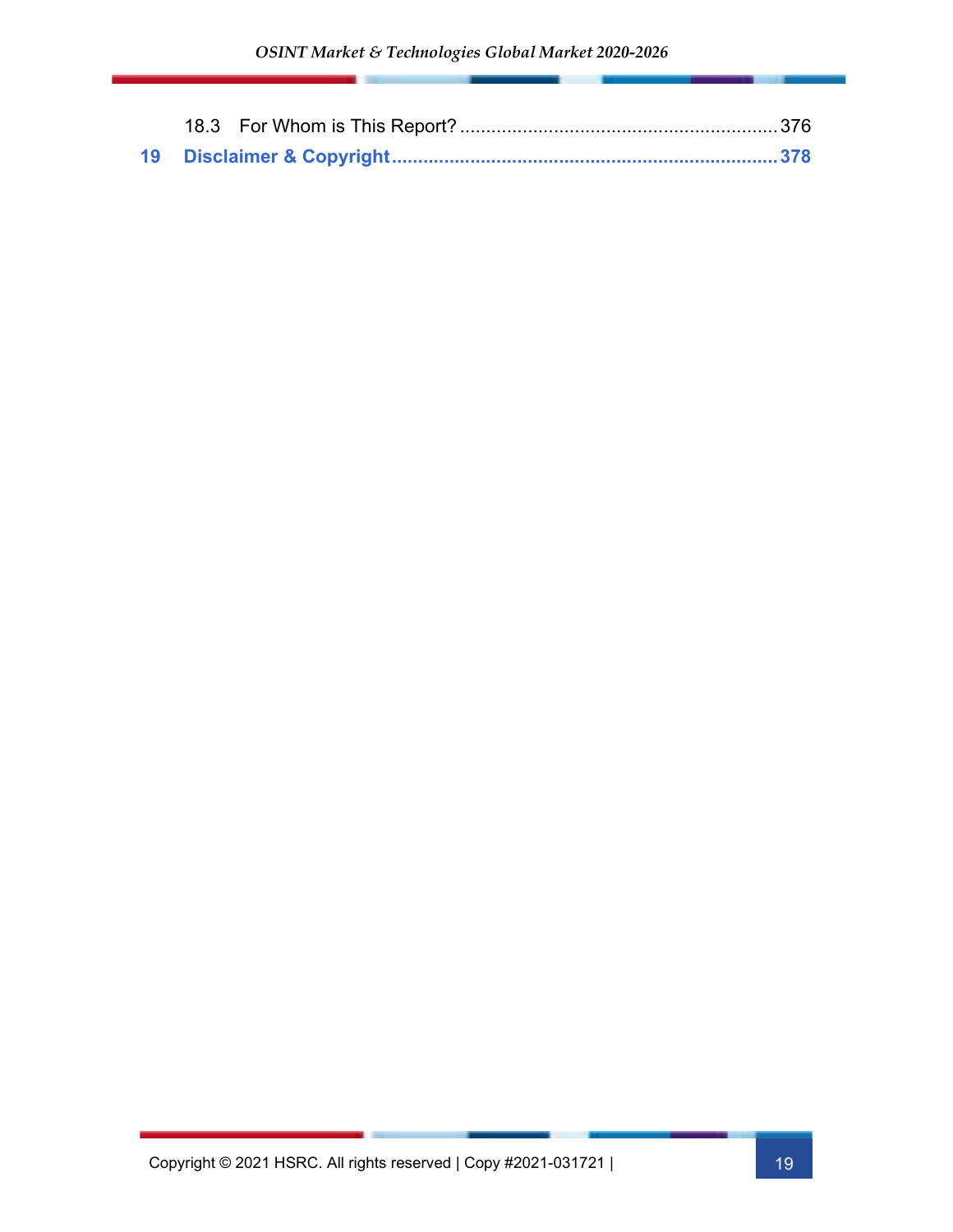#### List of Tables

| Table 1 - Global OSINT Market Size (\$M) and Annual Growth Rates (%) -                                                         |  |
|--------------------------------------------------------------------------------------------------------------------------------|--|
|                                                                                                                                |  |
| Table 2 - Top 5 Risks of Doing Business in North America 57                                                                    |  |
|                                                                                                                                |  |
|                                                                                                                                |  |
|                                                                                                                                |  |
| Table 6 - Top 5 Risks to Doing Business in Middle East and North Africa65                                                      |  |
|                                                                                                                                |  |
| Table 8 - Top 5 Risks to Doing Business in Latin America and the Caribbean                                                     |  |
|                                                                                                                                |  |
|                                                                                                                                |  |
| Table 11 - Global OSINT Market (\$M) and CAGR (%) by Technology Market                                                         |  |
| Table 12 - Global OSINT Market Annual Growth Rate (%) by Technology                                                            |  |
| Table 13 - Global OSINT Market Share (%) by Technology 2020-2026  101                                                          |  |
| Table 14 - Global OSINT Cumulative Market (\$M) and Cumulative Market                                                          |  |
|                                                                                                                                |  |
|                                                                                                                                |  |
| Table 17 - Web Scrapers for OSINT Market Size (\$M) and Annual Growth                                                          |  |
| Table 18 - Databases and Big Data Software Technology for OSINT Market<br>Size (\$M) and Annual Growth Rates (%) 2020-2026 115 |  |
| Table 19 - Video Analytics Software for OSINT Market Size (\$M) and Annual                                                     |  |
| Table 20 - Commercial Text Mining and Analysis Sofware Comparison 121                                                          |  |
| Table 21 - Text Analytics (stand-alone) for OSINT Market Size (\$M) and                                                        |  |
| Table 22 - Visualization & Analytics Tools for OSINT Market Size (\$M) and                                                     |  |
| Table 23 - Cyber Security Solutions for OSINT Market Size (\$M) and Annual                                                     |  |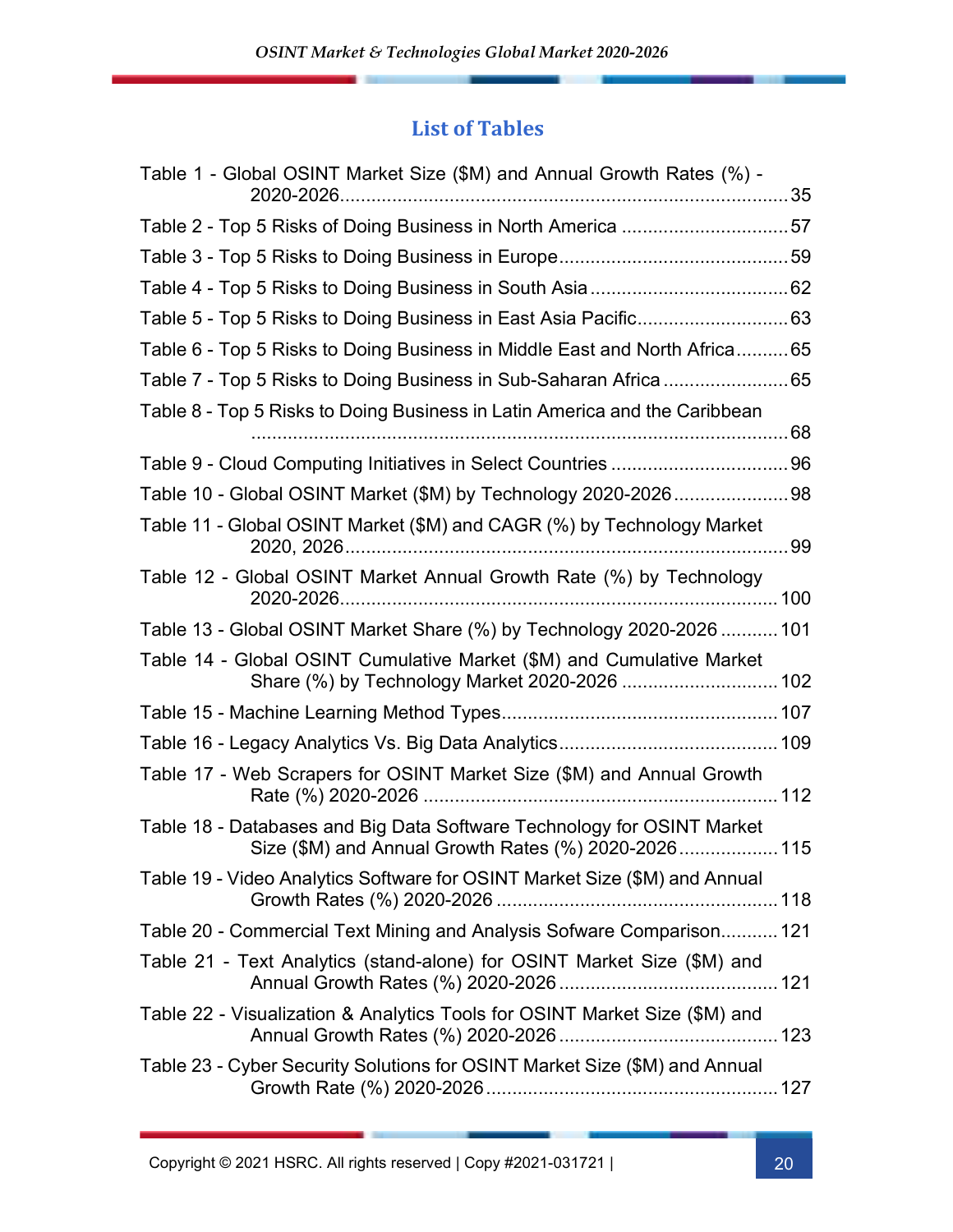| Table 24 - HUMINT Over OSINT Market Size (\$M) and Annual Growth Rate                                                                |  |
|--------------------------------------------------------------------------------------------------------------------------------------|--|
| Table 25 - OSINT Outsourcing in OSINT Market Size (\$M) and Annual                                                                   |  |
| Table 26 - Social Media Analysis for OSINT Market Size (\$M) and Annual                                                              |  |
| Table 27 - News Analysis for OSINT Market Size (\$M) and Annual Growth                                                               |  |
| Table 28 - Web Analysis for OSINT Market Size (\$M) and Annual Growth                                                                |  |
| Table 29 - Global OSINT Market (\$M) by Vertical Market 2020-2026 151                                                                |  |
| Table 30 - Global OSINT Market (\$M) and CAGR (%) by Vertical Market                                                                 |  |
| Table 31 - Global OSINT Market Annual Growth Rate (%) by Vertical 2020-                                                              |  |
| Table 32 - Global OSINT Market Share (%) by Vertical 2020-2026 154                                                                   |  |
| Table 33 - Global OSINT Cumulative Market (\$M) and Cumulative Market<br>Share (%) by Technology Market 2020-2026  155               |  |
| Table 34 - Global OSINT Usage Types Used by Vertical Markets Ranked by                                                               |  |
| Table 35 - Vertical Markets Maturity Level as of 2020 and Maturity Forecast                                                          |  |
| Table 36 - Mission Critical Applications and Scope of Activity  161                                                                  |  |
| Table 37 - Government Intelligence Agencies Vertical Market Size (\$M) and                                                           |  |
| Table 38 - Police Forces, Law Enforcement and 1st Responders Vertical<br>Market Size (\$M) and Annual Growth Rates (%) 2020-2026 174 |  |
| Table 39 - DARPA Research, Development, Test and Evaluation Budget                                                                   |  |
| Table 40 - Defese/Military Intelligence Vertical Market Size (\$M) and Annual                                                        |  |
| Table 41 - Financial Intelligence & Fraud Detection Vertical Market Size (\$M)                                                       |  |
| Table 42 - Cybersecurity Agencies Vertical Market Size (\$M) and Annual                                                              |  |
| Table 43 - Border Control and Customs Vertical Market Size (\$M) and                                                                 |  |
|                                                                                                                                      |  |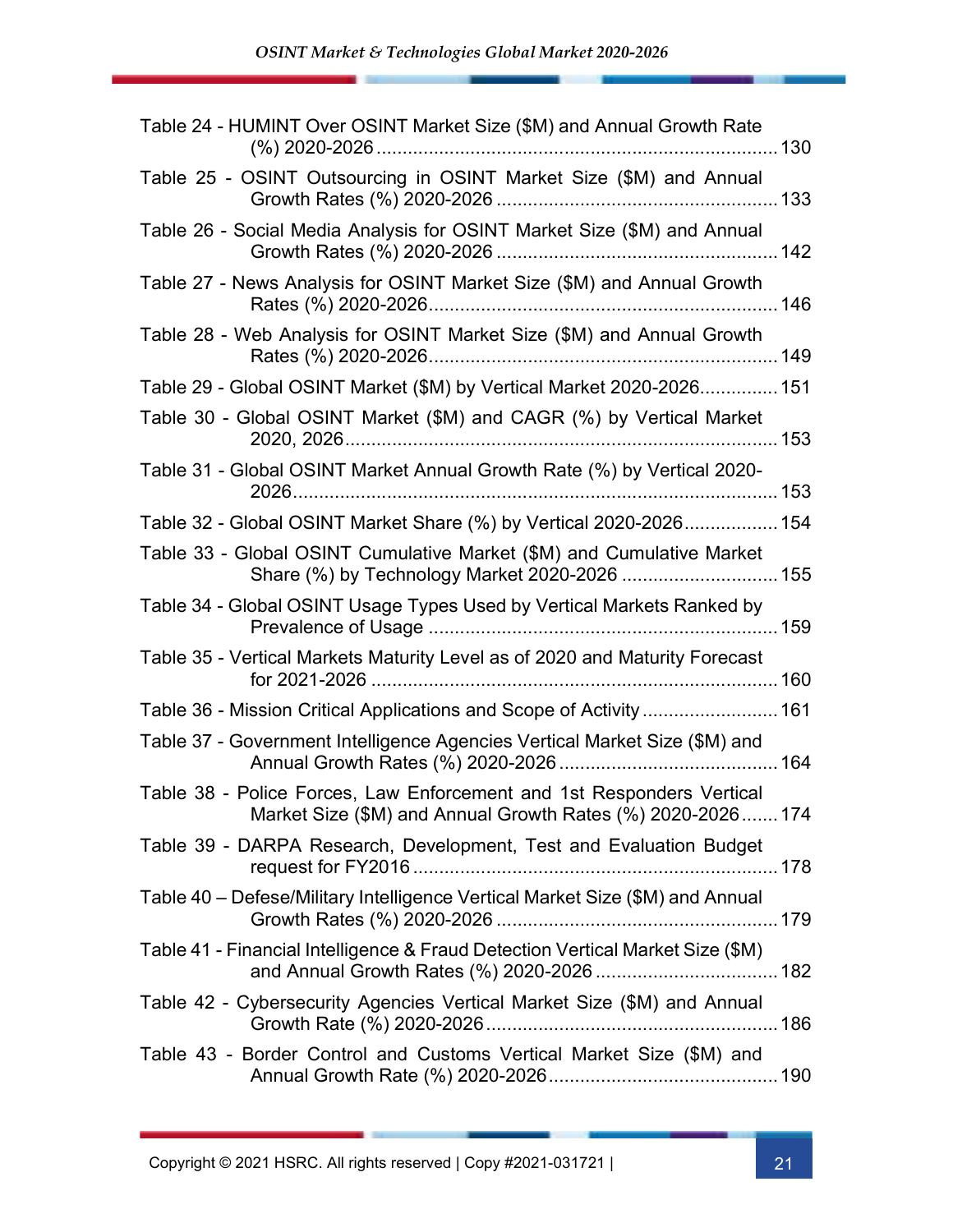| Table 44 -Mass Transportation Security Vertical Market Size (\$M) and                                                                  |  |
|----------------------------------------------------------------------------------------------------------------------------------------|--|
| Table 45 - Intelligence Fusion Centers Vertical Market Size (\$M) and Annual                                                           |  |
| Table 46 - Critical Infrastructure Security Vertical Market Size (\$M) and                                                             |  |
| Table 47 - Global OSINT in Homeland Security, Public Safety and Defense                                                                |  |
| Table 48 - Global OSINT in Homeland Security, Public Safety and Defense<br>Market (\$M) and CAGR (%) by Use Type Market 2020, 2026 200 |  |
| Table 49 - Global OSINT in Homeland Security, Public Safety and Defense<br>Market Annual Growth Rates (%) by Use Type Market 2020-     |  |
| Table 50 - Global OSINT in Homeland Security, Public Safety and Defense                                                                |  |
| Table 51 - Riot Forecast & Control OSINT Use Type Market Size (\$M) and                                                                |  |
| Table 52 - OSINT Against Criminal Activities Use Type Market Size (\$M)                                                                |  |
| Table 53 - OSINT for Terrorist Monitoring Market Size (\$M) and Annual                                                                 |  |
| Table 54 - OSINT for Cybersecurity Threat Intelligence Market Size (\$M) and                                                           |  |
| Table 55 - OSINT for Smart City Projects Market Size (\$M) and Annual                                                                  |  |
| Table 56 - OSINT for Natural Disaster Management Market Size (\$M) and                                                                 |  |
| Table 57 - OSINT for Political Monitoring Market Size (\$M) and Annual                                                                 |  |
| Table 58 - OSINT for Defense Intelligence Market Size (\$M) and Annual                                                                 |  |
| Table 59 - OSINT for Financial Investigations and Intelligence Market Size                                                             |  |
| Table 60 - Global OSINT in Homeland Security, Public Safety and Defense                                                                |  |
| Table 61 - Global OSINT in Homeland Security, Public Safety and Defense<br>Market Size (\$M) and Compound Annual Growth Rate (%) by    |  |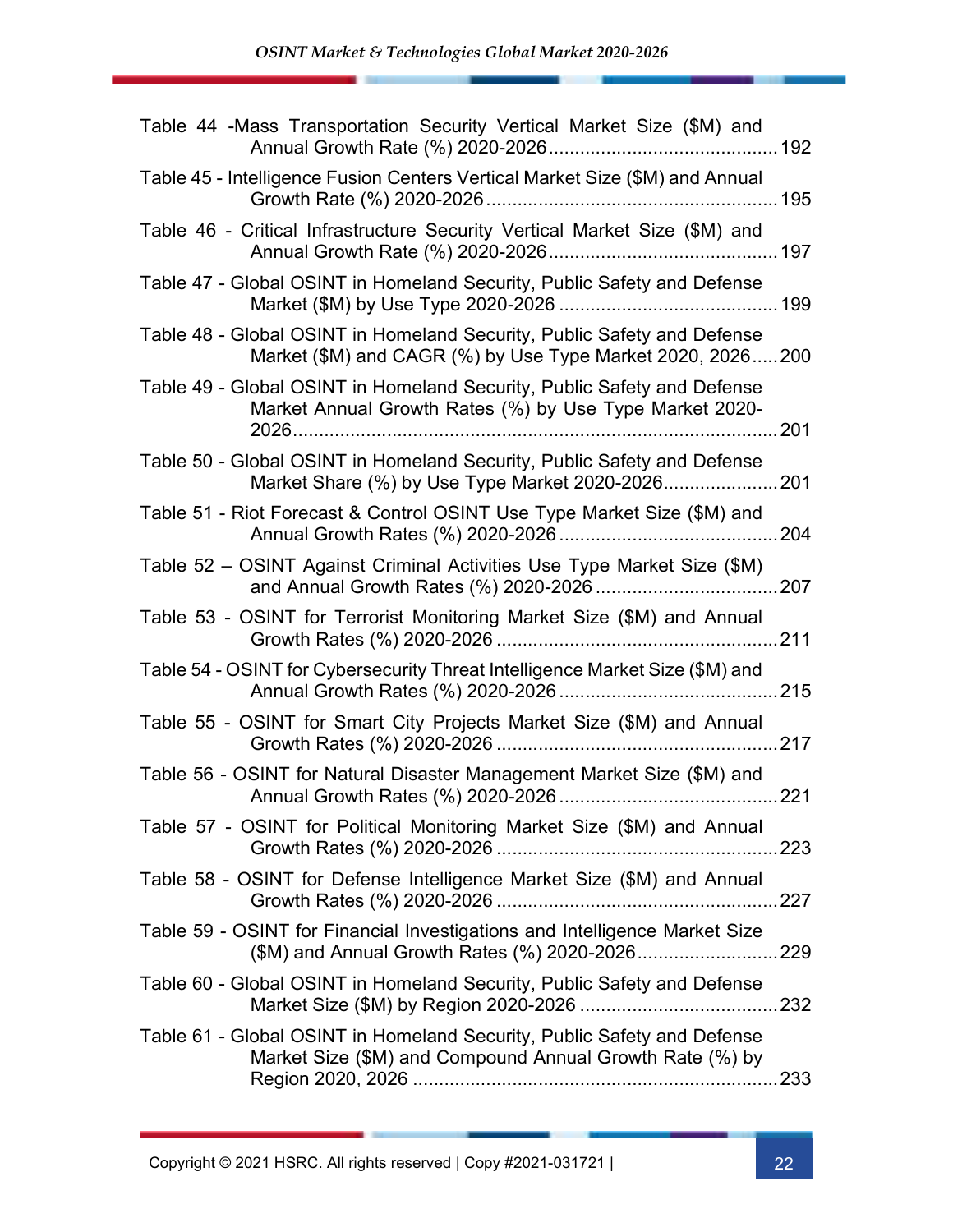| Table 62 - Global OSINT in Homeland Security, Public Safety and Defense<br>Cumulative Market Size (\$M) and Market Share (%) by Region |       |
|----------------------------------------------------------------------------------------------------------------------------------------|-------|
| Table 63 - Global OSINT in Homeland Security, Public Safety and Defense                                                                |       |
| Table 64 - Global OSINT in Homeland Security, Public Safety and Defense                                                                |       |
| Table 65 - Global OSINT in Homeland Security, Public Safety and Defense<br>Market Size (\$M) and Compound Annual Growth Rate (%) by    |       |
| Table 66 - Global OSINT in Homeland Security, Public Safety and Defense<br>Market Annual Growth Rate (%) by Country 2020-2026238       |       |
| Table 67 - Global OSINT in Homeland Security, Public Safety and Defense                                                                |       |
| Table 68 - Global OSINT in Homeland Security, Public Safety and Defense<br>Cumulative Market (\$M) and Market Share (%) by Country     |       |
| Table 69 - USA OSINT Market Size (\$M) and Annual Growth Rates (%)                                                                     | 249   |
| Table 70 - Canada OSINT Market Size (\$M) and Annual Growth Rates (%)                                                                  |       |
| Table 71 - UK OSINT Market Size (\$M) and Annual Growth Rates (%) 2020-                                                                | .257  |
| Table 72 - Germany OSINT Market Size (\$M) and Annual Growth Rates (%)                                                                 | . 262 |
| Table 73 - France OSINT Market Size (\$M) and Annual Growth Rates (%)                                                                  |       |
| Table 74 - Italy OSINT Market Size (\$M) and Annual Growth Rates (%) 2020-                                                             |       |
| Table 75 - Spain OSINT Market Size (\$M) and Annual Growth Rates (%)                                                                   |       |
| Table 76 - Australia OSINT Market Size (\$M) and Annual Growth Rates (%)                                                               |       |
| Table 77 - India OSINT Market Size (\$M) and Annual Growth Rates (%)                                                                   |       |
| Table 78 - China OSINT Market Size (\$M) and Annual Growth Rates (%)                                                                   |       |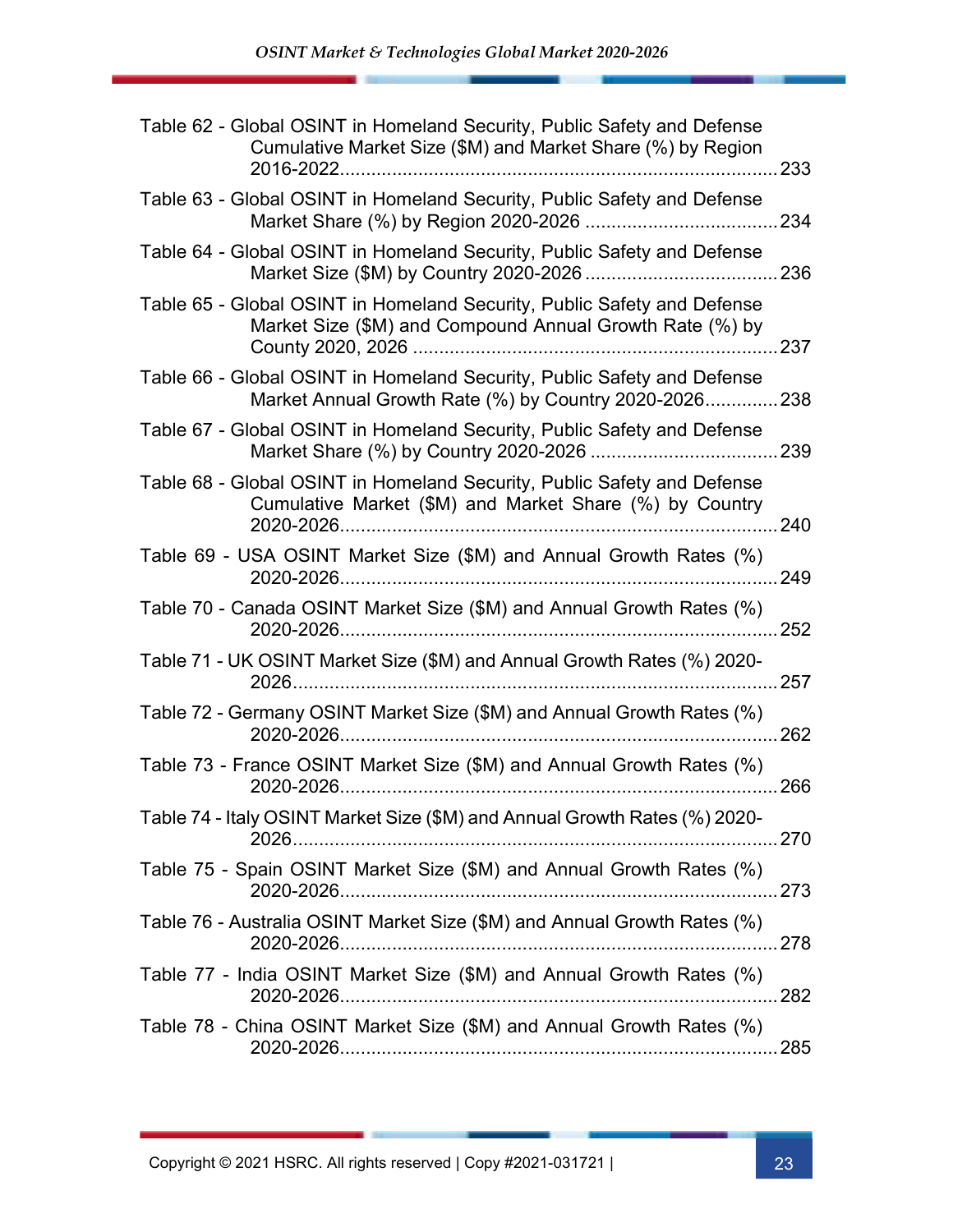| Table 79 - South Korea OSINT Market Size (\$M) and Annual Growth Rates                   | 288 |
|------------------------------------------------------------------------------------------|-----|
| Table 80 - Japan OSINT Market Size (\$M) and Annual Growth Rates (%)                     | 290 |
| Table 81 – Brazil OSINT Market Size (\$M) and Annual Growth Rates (%)                    | 293 |
| Table 82 - Mexico OSINT Market Size (\$M) and Annual Growth Rates (%)<br>2020-2026.      | 296 |
| Table 83 - Colombia OSINT Market Size (\$M) and Annual Growth Rates (%)                  | 298 |
| Table 84 - GCC OSINT Market Size (\$M) and Annual Growth Rates (%)                       | 302 |
| Table 85 – South Africa OSINT Market Size (\$M) and Annual Growth Rates<br>(%) 2020-2026 | 305 |
| Table 86 - Nigeria OSINT Market Size (\$M) and Annual Growth Rates (%)                   | 308 |
| Table 87 - Kenya OSINT Market Size (\$M) and Annual Growth Rates (%)                     | 310 |
| Table 88 - Select OSINT Projects and Programs 2019-2021 312                              |     |
| Table 89 - Select OSINT Projects and Programs Up to 2018315                              |     |
|                                                                                          |     |
| Table 91 - List of other Visualization & Analytics Tools Companies364                    |     |

φ.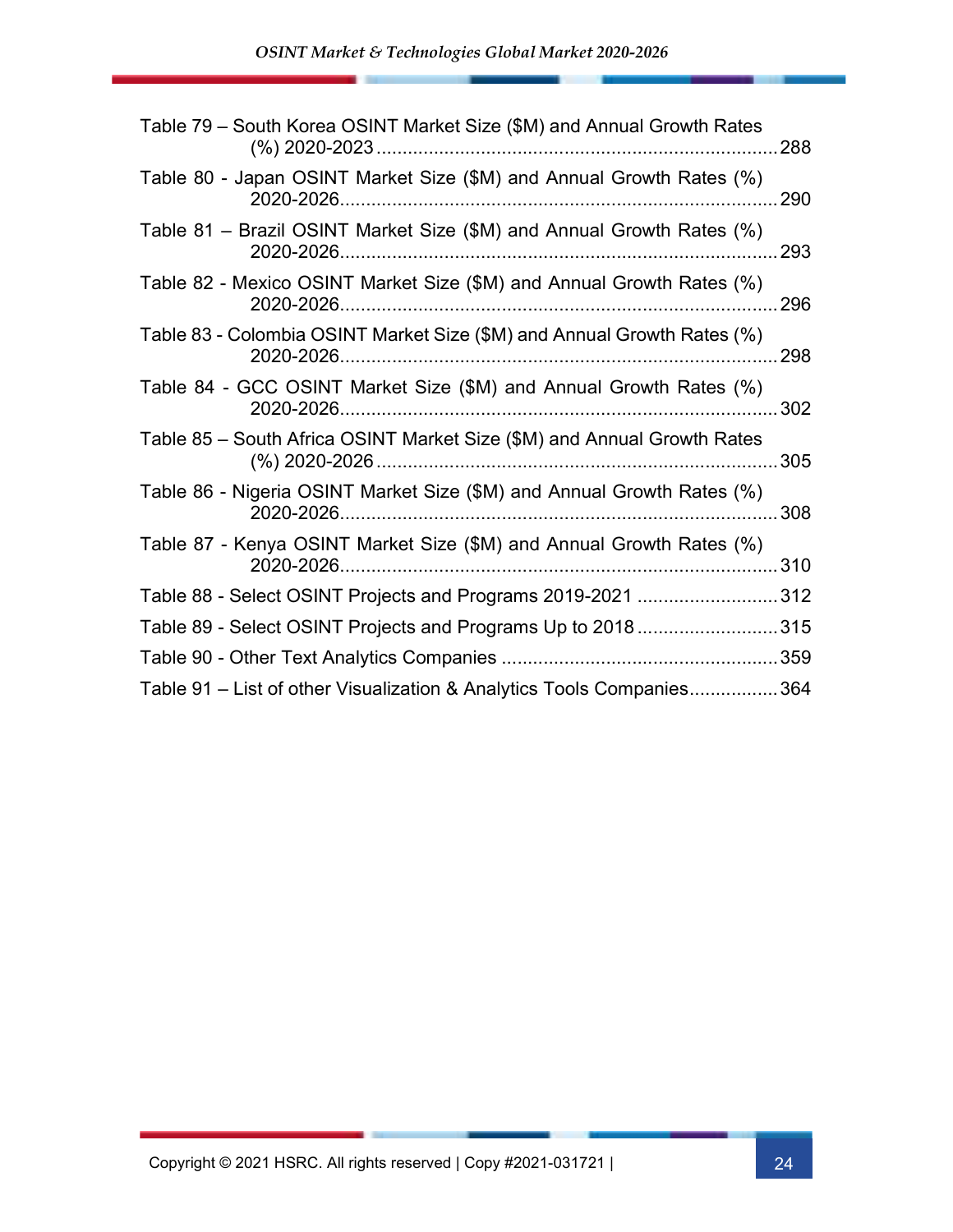#### List of Figures

| Figure 2 - Global OSINT Market Annual Growth Rate (%) 2020-202636           |    |
|-----------------------------------------------------------------------------|----|
|                                                                             |    |
| Figure 4 - Global OSINT Market (\$M) by Country 2020-202637                 |    |
| Figure 5 - Global OSINT Market (\$M) by Technology 2020-202637              |    |
| Figure 6 - Global OSINT Market (\$M) by Use Type 2020-202638                |    |
| Figure 7 - Global OSINT Market (\$M) by Vertical 2020-2026 38               |    |
| Figure 8 - Volume of Intelligence Produced by Intelligence Organizations by |    |
|                                                                             |    |
| Figure 10 - Vertical Markets and Types of Threats they Encounter46          |    |
| Figure 11 - Palantir Government Segment Revenues (\$M)48                    |    |
| Figure 12 - Palantir Revenues from U.S. Army 2008 - H1 202049               |    |
|                                                                             |    |
|                                                                             |    |
|                                                                             |    |
| Figure 16 - The Global Risks-Trends Interconnections Map 201954             |    |
| Figure 17 - Global Risks 2020: A Regional Perceptive - Most Likely Global   | 55 |
| Figure 18 - Major Drug Trafficking Routes and Major Gold Mining Areas in    |    |
|                                                                             |    |
| Figure 20 - Main Personal Data Sources for Homeland Security, Public        |    |
| Figure 21 - Main Personal Data Sources for Homeland Security and Public     |    |
| Figure 22 - Concerns When Applying Cloud Computing Technologies 94          |    |
|                                                                             |    |
|                                                                             |    |
| Figure 25 - Global OSINT Market Share (%) by Technology 2020-2026102        |    |
| Figure 26 - Global OSINT Cumulative Market (\$M) and Cumulative Market      |    |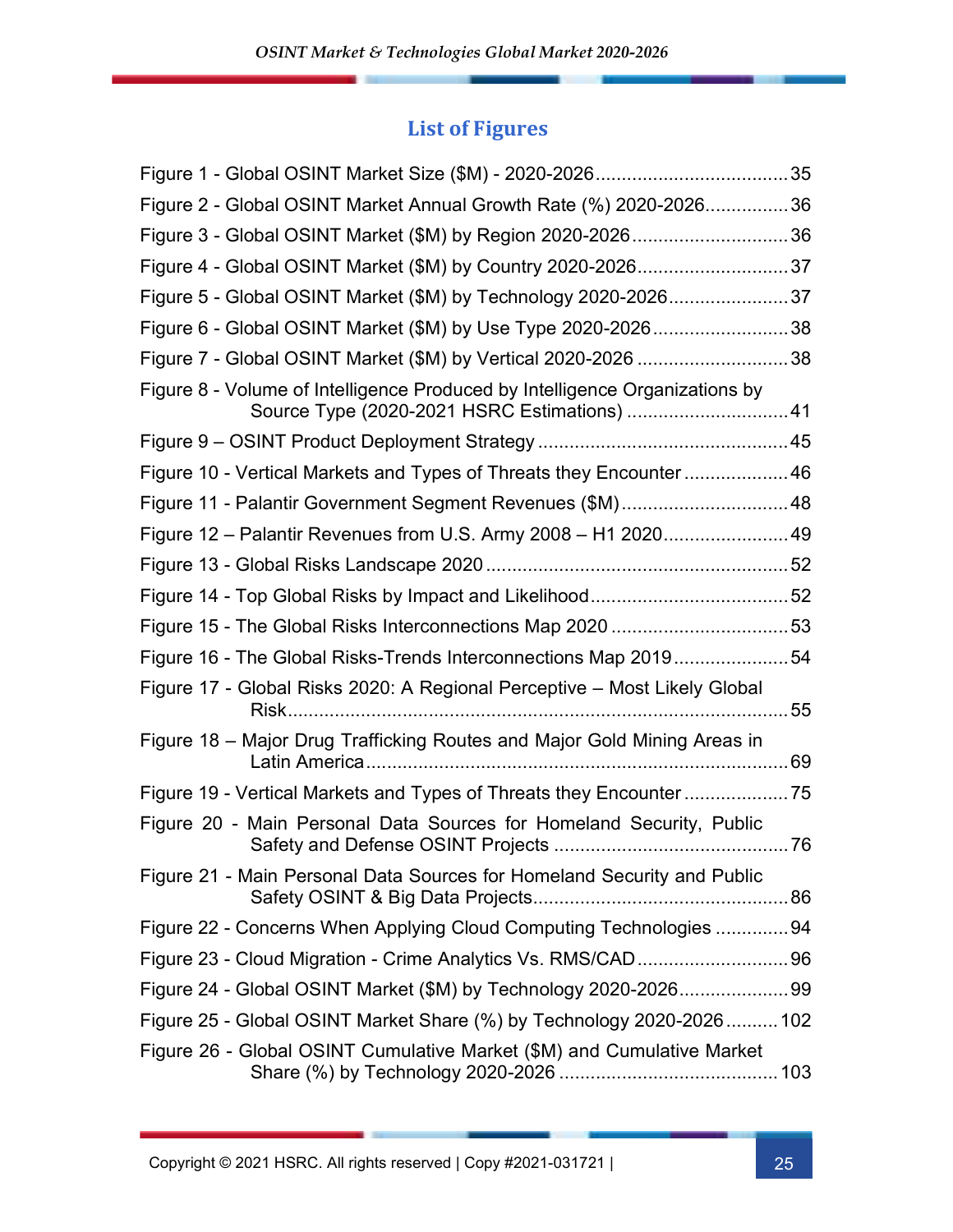| Figure 27 - OSINT Technology Platforms and Solutions Ecosystem 104            |  |
|-------------------------------------------------------------------------------|--|
| Figure 28 - OSINT & Big Data Collection and Analysis Flow Chart  105          |  |
|                                                                               |  |
| Figure 30 - Data Exploration Vs. Machine Learning Model 109                   |  |
|                                                                               |  |
| Figure 32 - Web Scrapers for OSINT Market Size (\$M) 2020-2026 112            |  |
| Figure 33 - Web Scrapers for OSINT Market Share (%) 2020-2026 113             |  |
| Figure 34 - Databases and Big Data Software for OSINT Market Size (\$M)       |  |
| Figure 35 - Databases and Big Data Software for OSINT Market Share (%)        |  |
| Figure 36 - Video Analytics Software for OSINT Market Size (\$M) 2020-2026    |  |
| Figure 37 - Video Analytics Software for OSINT Market Share (%) 2020-         |  |
| Figure 38 - Text Analytics (stand-alone) for OSINT Market Size (\$M) 2020-    |  |
| Figure 39 - Text Analytics (stand-alone) for OSINT Market Share (%) 2020-     |  |
| Figure 40 - Visualization & Analytics Tools for OSINT Market Size (\$M) 2020- |  |
| Figure 41 - Visualization & Analytics Tools for OSINT Market Share (%)        |  |
|                                                                               |  |
| Figure 43 - Cyber Security Solutions for OSINT Market Size (\$M) 2020-2026    |  |
| Figure 44 - Cyber Security Solutions for OSINT Market Share (%) 2020-2026     |  |
|                                                                               |  |
| Figure 46 - HUMINT Over OSINT Market Size (\$M) 2020-2026 130                 |  |
| Figure 47 - HUMINT Over OSINT Market Share (%) 2020-2026  130                 |  |
| Figure 48 - OSINT Outsourcing in OSINT Market Size (\$M) 2020-2026  133       |  |
| Figure 49 - OSINT Outsourcing in OSINT Market Share (%) 2020-2026 134         |  |
|                                                                               |  |
| Figure 51 - World Map of Social Networks Used in Each Country 136             |  |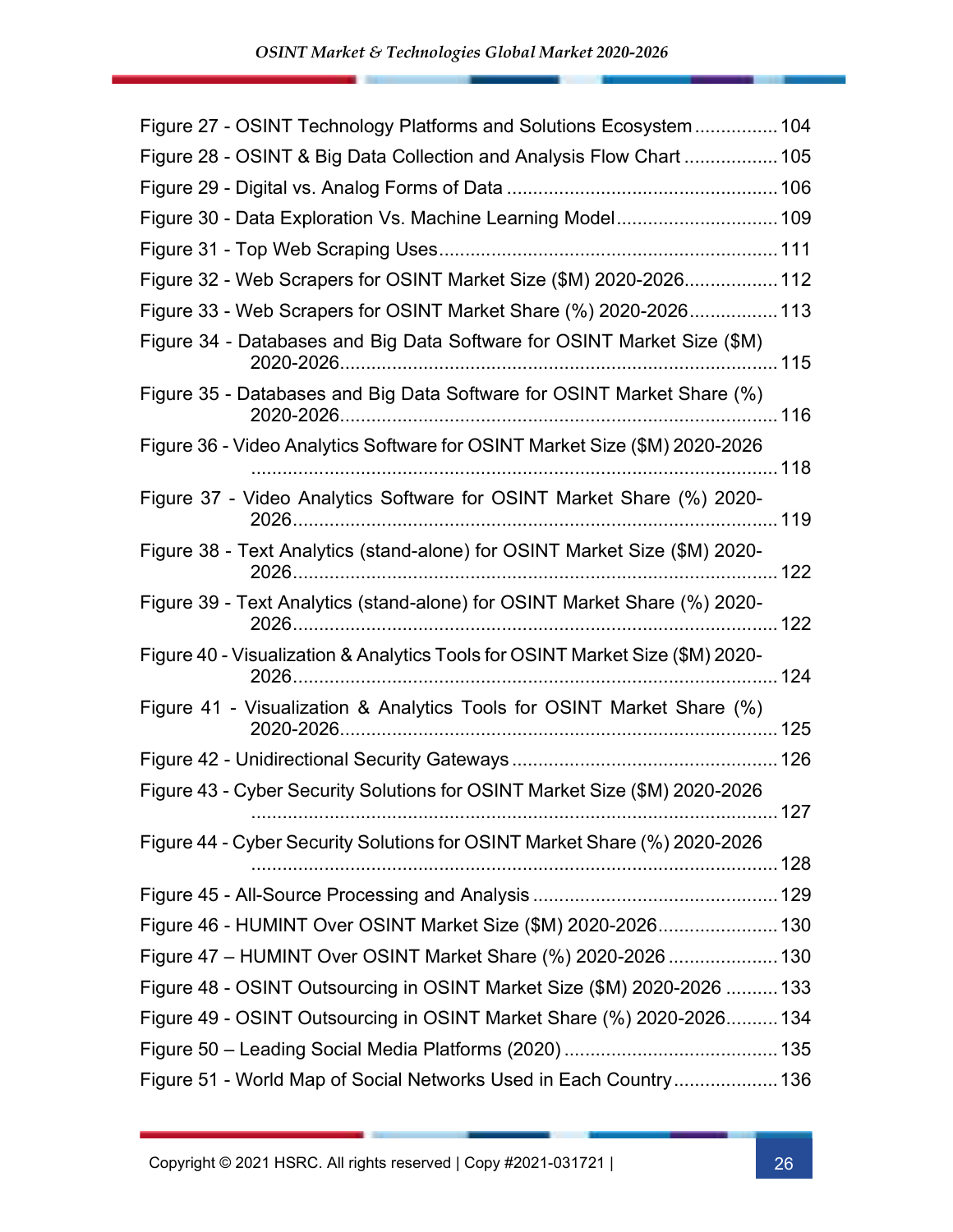| Figure 52 – USA Cities, Counties and Law Enforcement Agencies that Spent     |  |
|------------------------------------------------------------------------------|--|
| Figure 53 - Social Media Analysis for OSINT Market Size (\$M) 2020-2026  143 |  |
| Figure 54 - Social Media Analysis for OSINT Market Share (%) 2020-2026 143   |  |
| Figure 55 - News Analysis for OSINT Market Size (\$M) 2020-2026  147         |  |
| Figure 56 - News Analysis for OSINT Market Share (%) 2020-2026  147          |  |
| Figure 57 - Web Analysis for OSINT Market Size (\$M) 2020-2026 150           |  |
| Figure 58 - Web Analysis for OSINT Market Share (%) 2020-2026 151            |  |
| Figure 59 - Global OSINT Market (\$M) by Vertical Market 2020-2026  152      |  |
| Figure 60 - Global OSINT Market Share (%) by Vertical Market 2020-2026 155   |  |
| Figure 61 - Global OSINT Market (\$M) and Cumulative Market Share (%) by     |  |
| Figure 62 - Vertical Markets Data Sources and Use Type Diagram 158           |  |
| Figure 63 - Government Intelligence Agencies Vertical Market Size (\$M)      |  |
| Figure 64 - Government Intelligence Agencies Vertical Market Share (%)       |  |
| Figure 65 - What does your agency use social media for?  168                 |  |
| Figure 66 – USA Cities, Counties and Law Enforcement Agencies that Spent     |  |
| Figure 67 - Police Forces, Law Enforcement and 1st Responders Vertical       |  |
| Figure 68 - Police Forces, Law Enforcement and 1st Responders Vertical       |  |
| Figure 69 - Defense/Military Intelligence Vertical Market Size (\$M) 2020-   |  |
| Figure 70 - Defense/Military Intelligence Vertical Market Share (%) 2020-    |  |
| Figure 71 - Financial Intelligence & Fraud Detection Vertical Market Size    |  |
| Figure 72 - Financial Intelligence & Fraud Detection Vertical Market Share   |  |
| Figure 73 - Cybersecurity Agencies Vertical Market Size (\$M) 2020-2026 186  |  |
| Figure 74 - Cybersecurity Agencies Vertical Market Share (%) 2020-2026 187   |  |
| Figure 75 - Social Media and Communication Modes Between Smugglers           |  |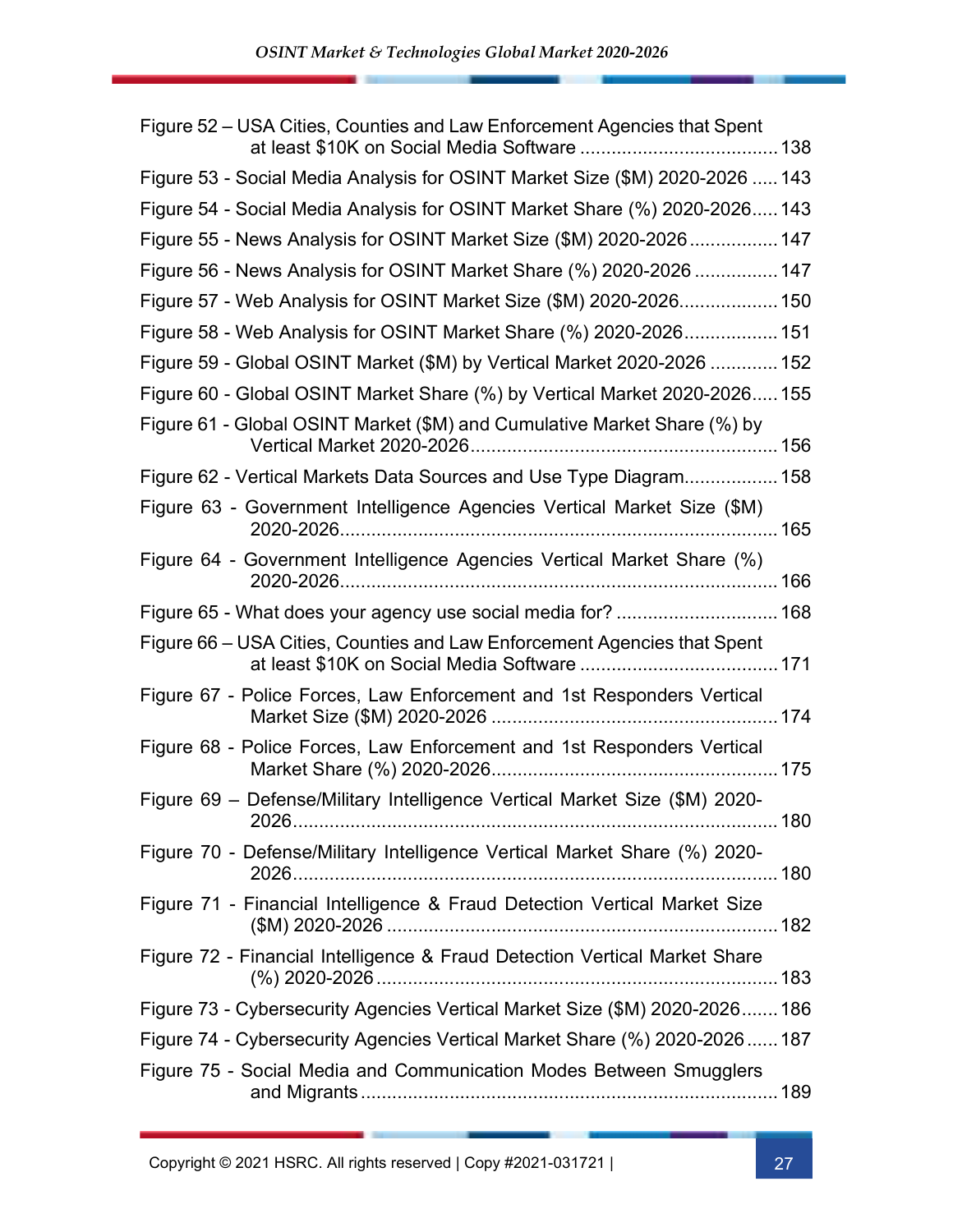| Figure 76 - Border Control and Customs Vertical Market Size (\$M) 2020-       |
|-------------------------------------------------------------------------------|
| Figure 77 - Border Control and Customs Vertical Market Share (%) 2020-        |
| Figure 78 - Mass Transportation Security Vertical Market Size (\$M) 2020-     |
| Figure 79 - Mass Transportation Security Vertical Market Share (%) 2020-      |
| Figure 80 - Intelligence Fusion Centers Vertical Market Size (\$M) 2020-2026  |
| Figure 81 - Intelligence Fusion Centers Vertical Market Share (%) 2020-2026   |
| Figure 82 - Critical Infrastructure Security Vertical Market Size (\$M) 2020- |
| Figure 83 - Critical Infrastructure Security Vertical Market Share (%) 2020-  |
| Figure 84 - Global OSINT in Homeland Security, Public Safety and Defense      |
| Figure 85 - Riot Forecast & Control OSINT Use Type Market Size (\$M) 2020-    |
| Figure 86 - Riot Forecast & Control OSINT Use Type Market Share (%)           |
| Figure 87 - OSINT Against Criminal Activities Use Type Market Size (\$M)207   |
| Figure 88 - OSINT Against Criminal Activities Use Type Market Share (%)  208  |
| Figure 89 - OSINT for Terrorist Monitoring Market Size (\$M) 2020-2026  211   |
| Figure 90 - OSINT for Terrorist Monitoring Market Share (%) 2020-2026 212     |
| Figure 91 - Deloitte Threat Intelligence Feeds - OSINT as a Vital Source 213  |
|                                                                               |
| Figure 93 - OSINT for Cybersecurity Threat Intelligence Market Size (\$M)216  |
| Figure 94 - OSINT for Cybersecurity Threat Intelligence Market Share (%)  216 |
| Figure 95 - OSINT for Smart City Projects Market Size (\$M) 2020-2026218      |
| Figure 96 - OSINT for Smart City Projects Market Share (%)218                 |
| Figure 97 - FEMA Twitter Alerts During Natural Disasters220                   |
|                                                                               |
| Figure 99 - OSINT for Natural Disaster Management Market Size (\$M)221        |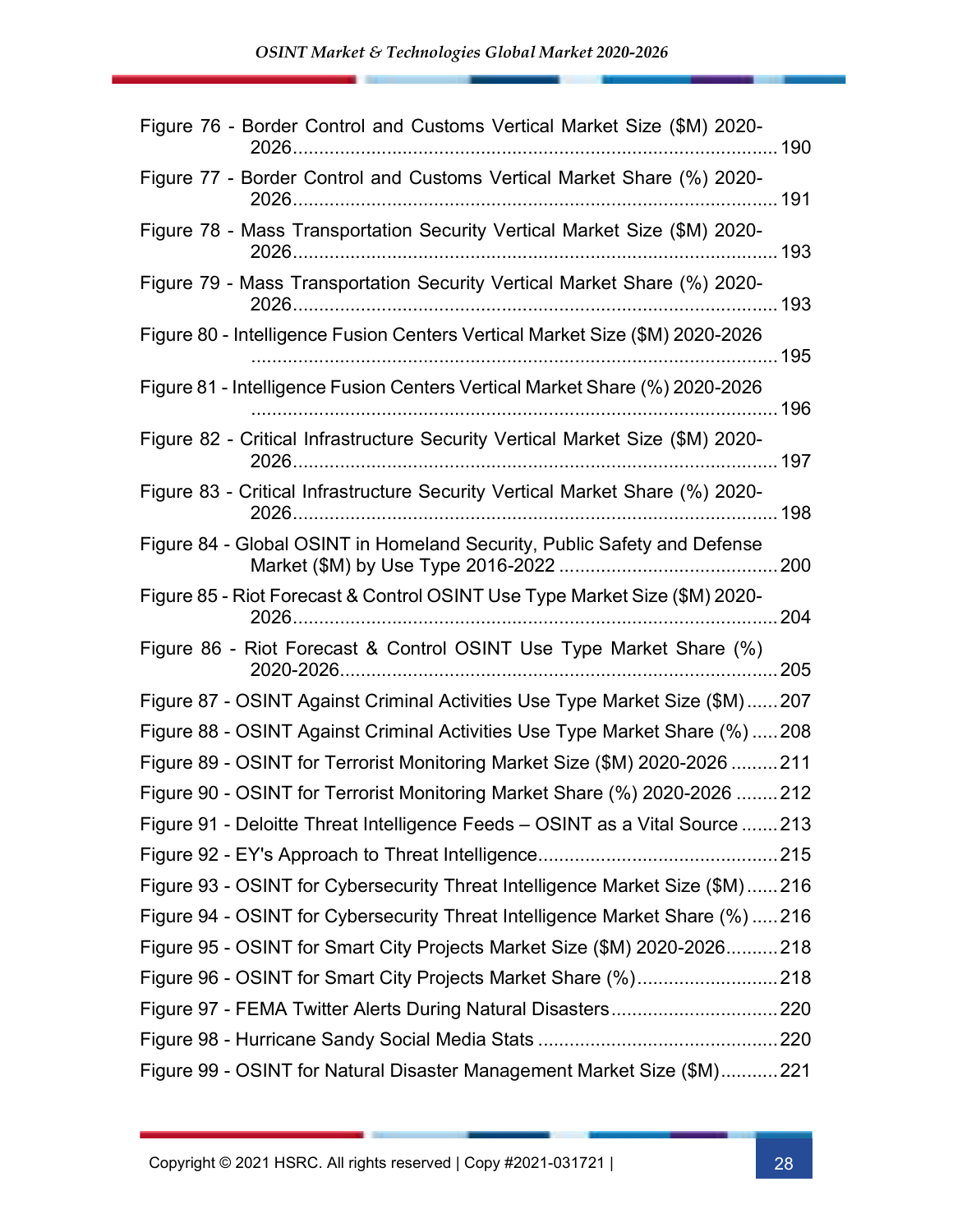| Figure 100 - OSINT for Natural Disaster Management Market Share (%)222                                                                   |  |
|------------------------------------------------------------------------------------------------------------------------------------------|--|
| Figure 101 - OSINT for Political Monitoring Market Size (\$M) 2020-2026  225                                                             |  |
| Figure 102 - OSINT for Political Monitoring Market Share (%) 2020-2026  225                                                              |  |
| Figure 103 - OSINT for Defense Intelligence Market Size (\$M)227                                                                         |  |
| Figure 104 - OSINT for Defense Intelligence Market Share (%)228                                                                          |  |
| Figure 105 - OSINT for Financial Investigations and Intelligence Market Size                                                             |  |
| Figure 106 - OSINT for Financial Investigations and Intelligence Market                                                                  |  |
| Figure 107 - OSINT in Homeland Security, Public Safety and Defense                                                                       |  |
| Figure 108 - Global OSINT in Homeland Security, Public Safety and Defense<br>Cumulative Market Size (\$M) and Market Share (%) by Region |  |
| Figure 109 - Global OSINT in Homeland Security, Public Safety and Defense                                                                |  |
| Figure 110 - Global OSINT Market (\$M) by Country 2020-2026237                                                                           |  |
| Figure 111 - Global OSINT in Homeland Security, Public Safety and Defense                                                                |  |
| Figure 112 - Global OSINT in Homeland Security, Public Safety and Defense<br>Cumulative Market (\$M) and Market Share (%) by Country     |  |
|                                                                                                                                          |  |
|                                                                                                                                          |  |
|                                                                                                                                          |  |
| Figure 116 - Canada OSINT Market Share (%) 2020-2026 253                                                                                 |  |
|                                                                                                                                          |  |
|                                                                                                                                          |  |
| Figure 119 - Strategische Initiative Technik Budget 2014 - 2020 (M€)261                                                                  |  |
|                                                                                                                                          |  |
|                                                                                                                                          |  |
|                                                                                                                                          |  |
|                                                                                                                                          |  |
|                                                                                                                                          |  |
|                                                                                                                                          |  |